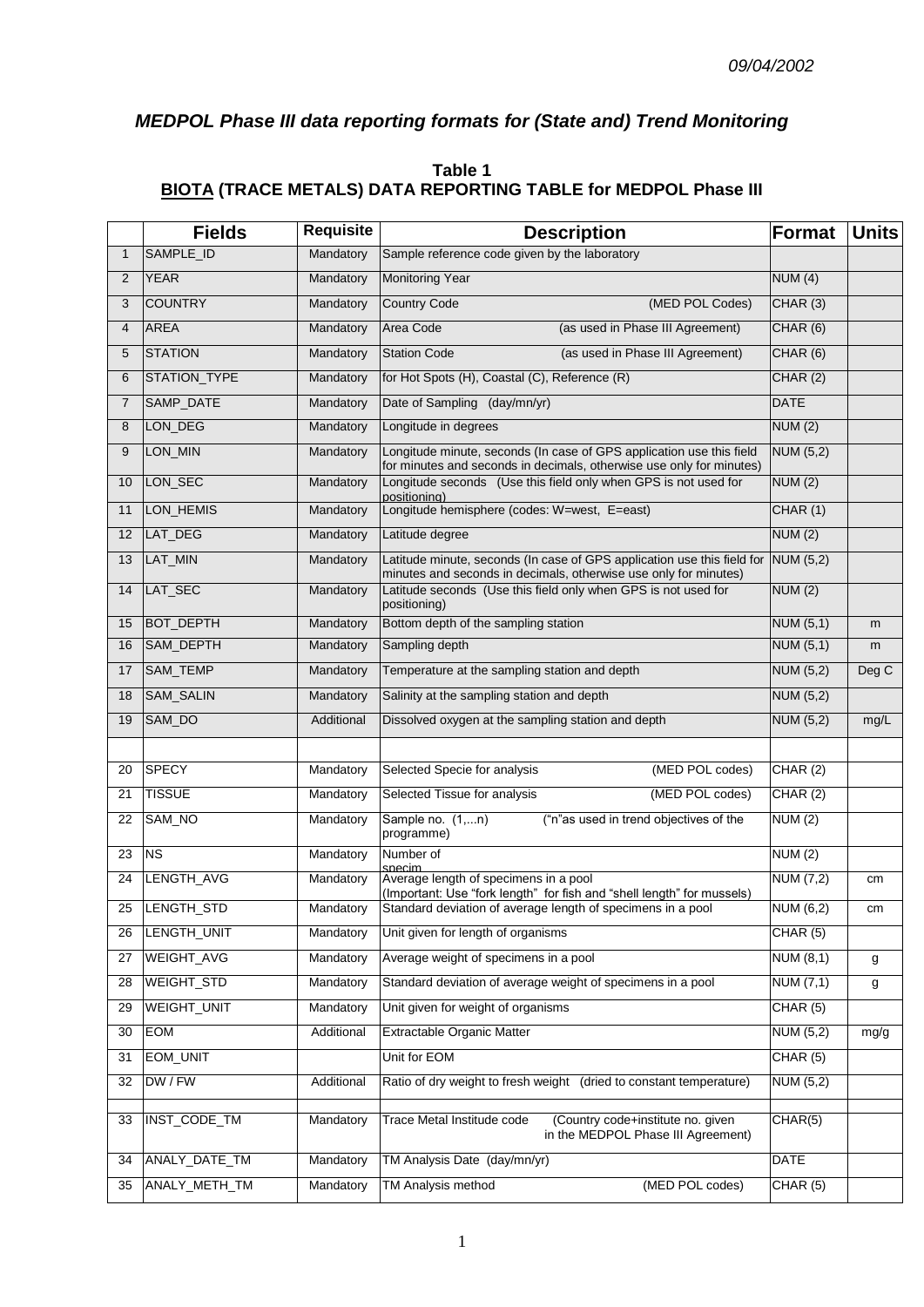|    | <b>Fields</b>             | <b>Requisite</b> | <b>Description</b>                                                                                                 | Format                        | <b>Units</b> |
|----|---------------------------|------------------|--------------------------------------------------------------------------------------------------------------------|-------------------------------|--------------|
| 36 | FW_DW                     | Mandatory        | Mention if concentrations are based on fresh or dry weight (code as<br>"F" for fresh weight and "D" for dry weight | CHAR(1)                       |              |
| 37 | AS_CONC                   | Additional       | Arsenic concentration                                                                                              | NUM (7,3)                     | µg/kg        |
| 38 | AS_BDL                    | Additional       | enter <b>BDL</b> if As conc. Is below detection limit or level of determination                                    | CHAR(3)                       |              |
| 39 | AS_DL                     | Additional       | Detection limit value                                                                                              | NUM (7,3)                     | µg/kg        |
| 40 | AS_UNIT                   | Additional       | Unit for As_conc                                                                                                   | CHAR(5)                       |              |
| 41 | <b>CD_CONC</b>            | <b>Mandatory</b> | <b>Cadmium Concentration</b>                                                                                       | NUM $(7,3)$                   | µg/kg        |
| 42 | CD_BDL                    | <b>Mandatory</b> | Enter BDL if Cd conc. is below detection limit or level of<br>determination                                        | CHAR(3)                       |              |
| 43 | $CD$ <sub>DL</sub>        | <b>Mandatory</b> | <b>Detection limit value</b>                                                                                       | <b>NUM (7,3)</b>              | µg/kg        |
| 44 | <b>CD_UNIT</b>            | <b>Mandatory</b> | Unit for Cd_conc                                                                                                   | CHAR(5)                       |              |
| 45 | CR_CONC                   | Additional       | <b>Chromium Concentration</b>                                                                                      | NUM $(7,3)$                   | µg/kg        |
| 46 | CR_BDL                    | Additional       | enter <b>BDL</b> if Cr conc. Is below detection limit or level of determination                                    | CHAR(3)                       |              |
| 47 | CR_DL                     | Additional       | Detection limit value                                                                                              | NUM (7,3)                     | µg/kg        |
| 48 | CR_UNIT                   | Additional       | Unit for Cr_conc                                                                                                   | CHAR(5)                       |              |
| 49 | <b>CU_CONC</b>            | Additional       | Cupper concentration                                                                                               | NUM (7,3)                     | µg/kg        |
| 50 | CU_BDL                    | Additional       | Enter BDL if Cu conc. Is below the detection limit or level of<br>determination                                    | CHAR (3)                      |              |
| 51 | CU_DL                     | Additional       | Detection limit value                                                                                              | NUM (7,3)                     | µg/kg        |
| 52 | <b>CU_UNIT</b>            | Additional       | Unit for Cu_conc                                                                                                   | CHAR (5)                      |              |
| 53 | <b>HGT_CONC</b>           | <b>Mandatory</b> | <b>Total Hg concentration</b>                                                                                      | NUM (7,3)                     | µg/kg        |
| 54 | <b>HGT_BDL</b>            | <b>Mandatory</b> | enter BDL if HgT conc. is below detection limit or level of<br>determination                                       | CHAR (3)                      |              |
| 55 | HGT_DL                    | <b>Mandatory</b> | <b>Detection limit value</b>                                                                                       | NUM $(7,3)$                   | µg/kg        |
| 56 | <b>HGT_UNIT</b>           | <b>Mandatory</b> | Unit for Hgt_conc                                                                                                  | CHAR(5)                       |              |
| 57 | PB_CONC                   | Additional       | Lead Concentration                                                                                                 | $\overline{\text{NUM}}$ (7,3) | µg/kg        |
| 58 | PB_BDL                    | Additional       | enter BDL if Pb conc. Is below detection limit or level of determination                                           | CHAR (2)                      |              |
| 59 | PB_DL                     | Additional       | Detection limit value                                                                                              | $\overline{\text{NUM}}$ (7,3) | µg/kg        |
| 60 | PB_UNIT                   | Additional       | Unit for Pb_conc                                                                                                   | CHAR(5)                       |              |
| 61 | ZN_CONC                   | Additional       | Zinc concentration                                                                                                 | NUM (7,3)                     | µg/kg        |
|    | 62 ZN_BDL                 | Additional       | Enter BDL if Zn conc. Is below the detection limit or level of<br>determination                                    | CHAR (3)                      |              |
| 63 | ZN_DL                     | Additional       | Detection limit value                                                                                              | NUM $(7,3)$                   | µg/kg        |
| 64 | ZN_UNIT                   | Additional       | Unit for Zn_conc                                                                                                   | CHAR(5)                       |              |
|    |                           |                  |                                                                                                                    |                               |              |
|    | <b>Other Trace Metals</b> | Additional       | to be included by the laboratories depending on the country<br>agreements                                          |                               |              |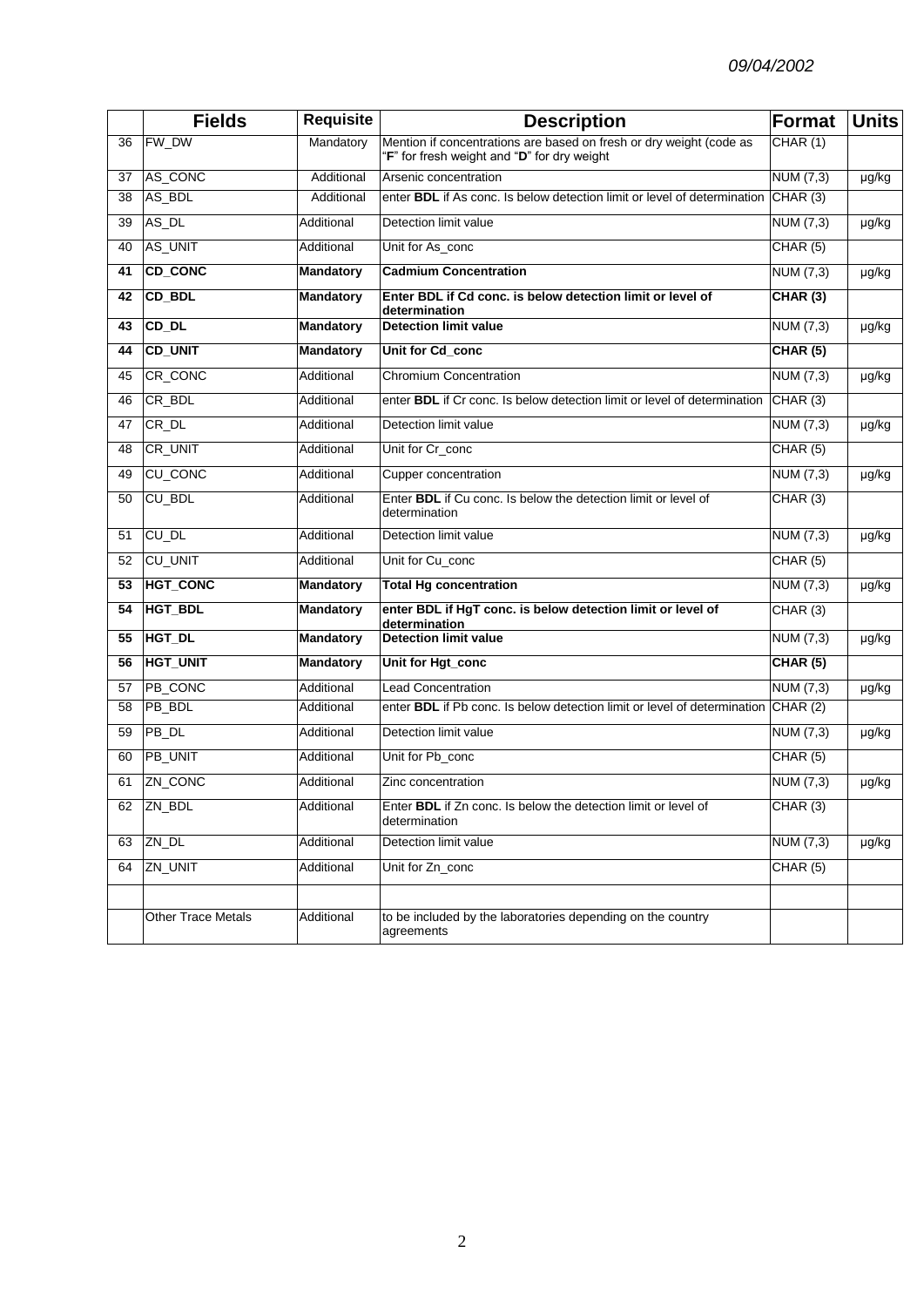## **Table 2 BIOTA (ORGANIC CONTAMINANTS) DATA REPORTING TABLE for MEDPOL Phase III**

|                | <b>Fields</b>    | <b>Requisit</b> | <b>Description</b>                                                                                                                           | Format Unit      |           |
|----------------|------------------|-----------------|----------------------------------------------------------------------------------------------------------------------------------------------|------------------|-----------|
| $\mathbf{1}$   | SAMPLE_ID        | Mandatory       | Sample reference code given by the laboratory                                                                                                |                  |           |
| $\overline{2}$ | <b>YEAR</b>      | Mandatory       | <b>Monitoring Year</b>                                                                                                                       | NUM(4)           |           |
| 3              | <b>COUNTRY</b>   | Mandatory       | <b>Country Code</b><br>(MED POL Codes)                                                                                                       | CHAR (3)         |           |
| 4              | <b>AREA</b>      | Mandatory       | Area Code<br>(as used in Phase III Agreement)                                                                                                | CHAR(6)          |           |
| 5              | <b>STATION</b>   | Mandatory       | <b>Station Code</b><br>(as used in Phase III Agreement)                                                                                      | CHAR(6)          |           |
| 6              | STATION_TYPE     | Mandatory       | for Hot Spots (H), Coastal (C), Reference (R)                                                                                                | CHAR(2)          |           |
| $\overline{7}$ | SAMP_DATE        | Mandatory       | Date of Sampling (day/mn/yr)                                                                                                                 | <b>DATE</b>      |           |
| 8              | LON_DEG          | Mandatory       | Longitude in degrees                                                                                                                         | NUM(2)           |           |
| 9              | LON_MIN          | Mandatory       | Longitude minute, seconds (In case of GPS application use this field for<br>minutes and seconds in decimals, otherwise use only for minutes) | NUM (5,2)        |           |
| 10             | LON_SEC          | Mandatory       | Longitude seconds (Use this field only when GPS is not used for<br>positionina)                                                              | NUM (2)          |           |
| 11             | LON_HEMIS        | Mandatory       | Longitude hemisphere (codes: W=west, E=east)                                                                                                 | CHAR(1)          |           |
| 12             | LAT_DEG          | Mandatory       | Latitude degree                                                                                                                              | NUM(2)           |           |
| 13             | LAT_MIN          | Mandatory       | Latitude minute, seconds (In case of GPS application use this field for<br>minutes and seconds in decimals, otherwise use only for minutes)  | NUM (5,2)        |           |
| 14             | LAT_SEC          | Mandatory       | Latitude seconds (Use this field only when GPS is not used for positioning)                                                                  | NUM(2)           |           |
| 15             | <b>BOT_DEPTH</b> | Mandatory       | Bottom depth of the sampling station                                                                                                         | NUM(5,1)         | m         |
| 16             | SAM_DEPTH        | Mandatory       | Sampling depth                                                                                                                               | <b>NUM (5,1)</b> | m         |
| 17             | SAM_TEMP         | Mandatory       | Temperature at the sampling station and depth                                                                                                | <b>NUM (5,2)</b> | Deg C     |
| 18             | SAM_SALIN        | Mandatory       | Salinity at the sampling station and depth                                                                                                   | <b>NUM (5,2)</b> |           |
| 19             | SAM_DO           | Additional      | Dissolved oxygen at the sampling station and depth                                                                                           | NUM (5,2)        | mg/L      |
| 20             | <b>SPECY</b>     | Mandatory       | (MED POL codes)<br>Selected Specie for analysis                                                                                              | CHAR(2)          |           |
| 21             | <b>TISSUE</b>    | Mandatory       | (MED POL codes)<br>Selected Tissue for analysis                                                                                              | CHAR(2)          |           |
| 22             | SAM_NO           | Mandatory       | Sample no. (1,n)<br>("n"as used in trend objectives of the programme)                                                                        | NUM (2)          |           |
| 23             | <b>NS</b>        | Mandatory       | Number of specimens<br>(=num.Of pooled organisms in a sample)                                                                                | NUM(2)           |           |
| 24             | LENGTH_AVG       | Mandatory       | Average length of specimens in a pool<br>(Important: Use "fork length" for fish and "shell length" for mussels)                              | NUM (7,2)        | cm        |
| 25             | LENGTH_STD       | Mandatory       | Standard deviation of average length of specimens in a pool                                                                                  | <b>NUM (6,2)</b> | cm        |
| 26             | LENGTH_UNIT      | Mandatory       | Unit given for length of organisms                                                                                                           | CHAR (5)         |           |
| 27             | WEIGHT_AVG       |                 | Mandatory Average weight of specimens in a pool                                                                                              | <b>NUM (8,1)</b> | g         |
| 28             | WEIGHT_STD       | Mandatory       | Standard deviation of average weight of specimens in a pool                                                                                  | NUM (7,1)        | g         |
| 29             | WEIGHT_UNIT      | Mandatory       | Unit given for weight of organisms                                                                                                           | CHAR(5)          |           |
| 30             | <b>EOM</b>       | Mandatory       | <b>Extractable Organic Matter</b>                                                                                                            | <b>NUM (5,2)</b> | mg/g      |
| 31             | EOM_UNIT         | Mandatory       | Unit for EOM                                                                                                                                 | CHAR (5)         |           |
|                |                  |                 |                                                                                                                                              |                  |           |
| 32             | DW / FW          | Mandatory       | Ratio of dry weight to fresh weight (dried to constant temperature)                                                                          | NUM (5,2)        |           |
| 33             | INST_CODE_OC     | Mandatory       | Institude code for organic contaminant analysis<br>(Country code+institute no.<br>given in the MEDPOL Phase III Agreement)                   | CHAR(5)          |           |
| 34             | FW_DW            | Mandatory       | Mention if concentrations are based on fresh or dry weight (code as "F" for<br>fresh weight and "D" for dry weight                           | CHAR(1)          |           |
| 35             | ANALY_DATE_PAH   | Additional      | Analysis Date (day/mn/yr)                                                                                                                    | <b>DATE</b>      |           |
| 36             | ANALY_METH_PAH   | Additional      | Analysis method(s) for PAH<br>(MED POL codes)                                                                                                | CHAR (5)         |           |
| 37             | PAH_CONC         | Additional      | PAH+ concentration                                                                                                                           | <b>NUM (7,3)</b> | $\mu$ g/g |
| 38             | PAH_BDL          | Additional      | enter BDL if PAH conc. is below detection limit or level of determination                                                                    | CHAR(3)          |           |
| 39             | PAH_DL           | Additional      | Detection limit value                                                                                                                        | NUM (7,3)        | µg/kg     |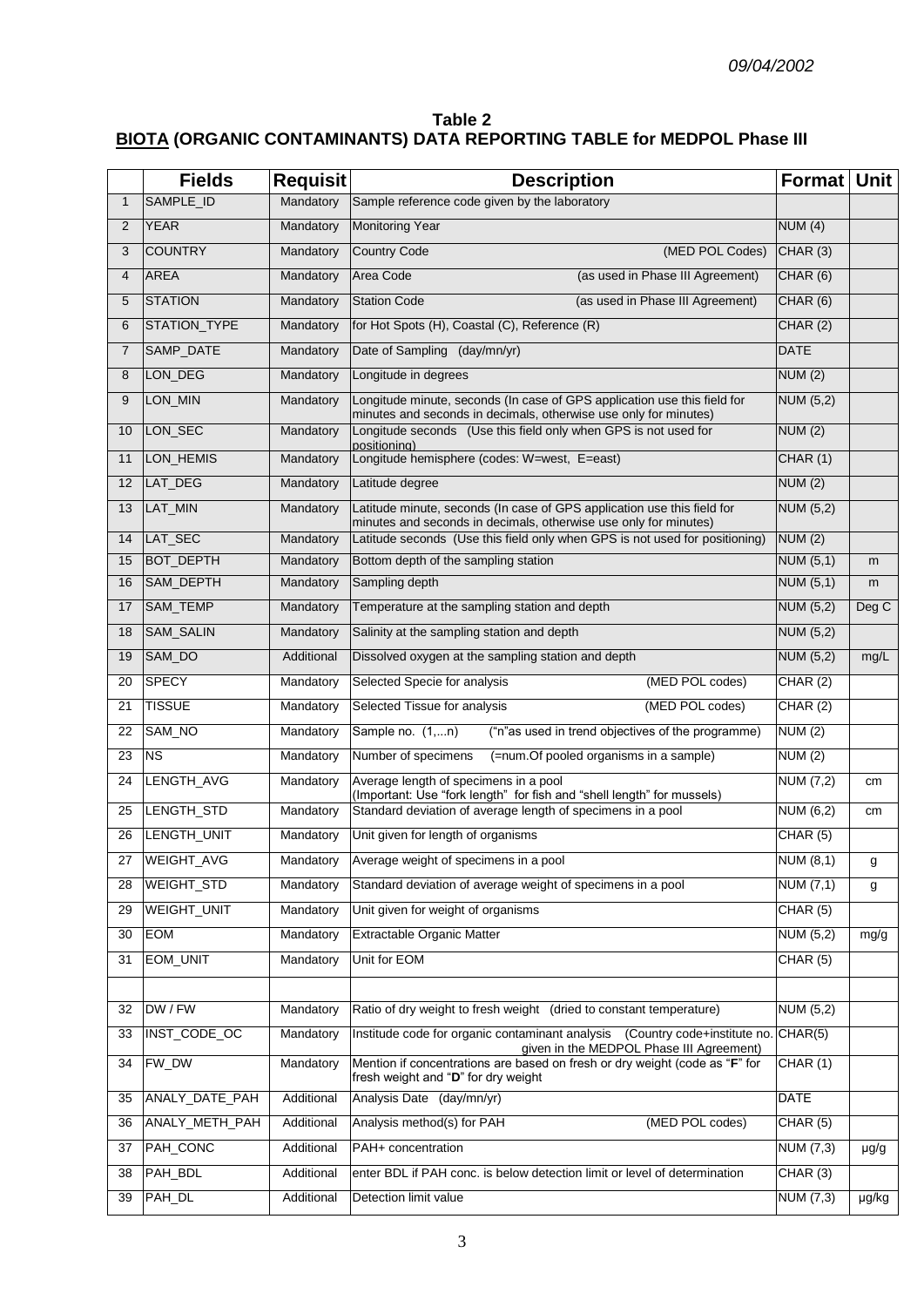|    | <b>Fields</b>         | <b>Requisit</b> | <b>Description</b>                                                         | Format Unit |           |
|----|-----------------------|-----------------|----------------------------------------------------------------------------|-------------|-----------|
| 40 | <b>PAH UNIT</b>       | Additional      | Unit for PAH conc                                                          | CHAR(5)     |           |
| 41 | ANALY DATE HH         | Additional      | Analysis Date (day/mn/yr)                                                  | <b>DATE</b> |           |
| 42 | ANALY METH HH         | Additional      | Analysis method(s) for halogenated hydrocarbons<br>(MED POL codes)         | CHAR(5)     |           |
| 43 | <b>HH CONC</b>        | Additional      | <b>HH</b> + concentration                                                  | NUM (7,3)   | $\mu$ g/g |
| 44 | HH BDL                | Additional      | lenter BDL if HH+ conc. is below detection limit or level of determination | CHAR (3)    |           |
| 45 | HH DL                 | Additional      | Detection limit value                                                      | NUM (7,3)   | $\mu$ g/g |
| 46 | <b>HH UNIT</b>        | Additional      | Unit for HH conc                                                           | CHAR(5)     |           |
|    |                       |                 |                                                                            |             |           |
|    | <b>Other Organics</b> | Additional      | to be included by the laboratories depending on the country agreements     |             |           |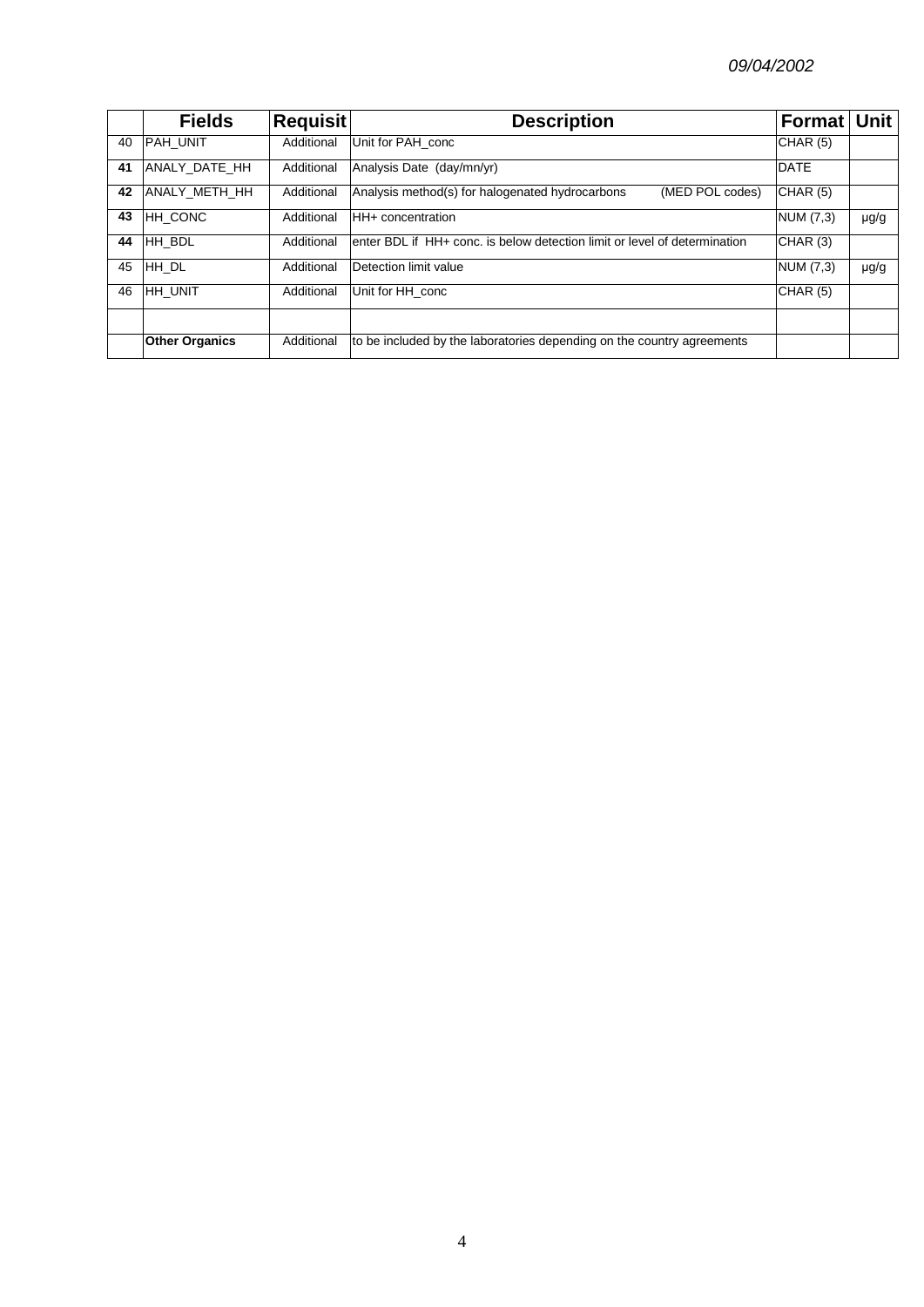| Table 3                                                   |  |
|-----------------------------------------------------------|--|
| BIO-MONITORING DATA REPORTING TABLE for MED POL PHASE III |  |

|                | <b>Fields</b>                    | <b>Description</b>                                                                                                                              | <b>Format Units</b>           |                    |
|----------------|----------------------------------|-------------------------------------------------------------------------------------------------------------------------------------------------|-------------------------------|--------------------|
| $\mathbf{1}$   | SAMPLE_ID                        | Sample reference code given by the laboratory                                                                                                   |                               |                    |
| $\overline{2}$ | <b>YEAR</b>                      | <b>Monitoring Year</b>                                                                                                                          | NUM(4)                        |                    |
| 3              | <b>COUNTRY</b>                   | <b>Country Code</b><br>(existing coding)                                                                                                        | CHAR (3)                      |                    |
| $\overline{4}$ | <b>AREA</b>                      | Area Code<br>(as used in Phase III Agreement)                                                                                                   | CHAR (6)                      |                    |
| 5              | <b>STATION</b>                   | <b>Station Code</b><br>(as used in Phase III Agreement)                                                                                         | CHAR (6)                      |                    |
| 6              | STATION_TYPE                     | for Hot Spots (H), Coastal (C), Reference (R)                                                                                                   | CHAR(2)                       |                    |
| $\overline{7}$ | SAMP_DATE                        | Date of Sampling (day/mn/yr)                                                                                                                    | <b>DATE</b>                   |                    |
| 8              | LON_DEG                          | Longitude in degrees                                                                                                                            | NUM(2)                        |                    |
| 9              | LON_MIN                          | Longitude minute, seconds (In case of GPS application use this<br>field for minutes and seconds in decimals, otherwise use only for<br>minutes) | <b>NUM (5,2)</b>              |                    |
| 10             | LON_SEC                          | Longitude seconds (Use this field only when GPS is not used for<br>positioning)                                                                 | NUM(2)                        |                    |
| 11             | LON_HEMIS                        | Longitude hemisphere (codes: W=west, E=east)                                                                                                    | CHAR (1)                      |                    |
| 12             | LAT_DEG                          | Latitude degree                                                                                                                                 | NUM(2)                        |                    |
| 13             | LAT_MIN                          | Latitude minute, seconds (In case of GPS application use this field<br>for minutes and seconds in decimals, otherwise use only for<br>minutes)  | NUM (5,2)                     |                    |
| 14             | LAT_SEC                          | Latitude seconds (Use this field only when GPS is not used for<br>positioning)                                                                  | <b>NUM (2)</b>                |                    |
| 15             | <b>BOT_DEPTH</b>                 | Bottom depth of the sampling station                                                                                                            | NUM(5,1)                      | m                  |
| 16             | SAMP_DEPTH                       | Sampling depth                                                                                                                                  | NUM (5,1)                     | m                  |
| 17             | SAM_TEMP                         | Temperature at the sampling station and depth                                                                                                   | <b>NUM (5,2)</b>              | Deg C              |
| 18             | SAM_SALIN                        | Salinity at the sampling station and depth                                                                                                      | NUM (5,2)                     |                    |
| 19             | SAM_DO                           | Dissolved oxygen at the sampling station and depth                                                                                              | <b>NUM (5,2)</b>              | mg/L               |
|                |                                  |                                                                                                                                                 |                               |                    |
| 20             | <b>SPECY</b>                     | (MEDPOL code list)<br>Species Name                                                                                                              | CHAR (2)                      |                    |
| 21             | <b>TISSUE</b>                    | <b>Selected Tissue</b><br>(MEDPOL code list)                                                                                                    | CHAR(2)                       |                    |
| 22             | WILD/CAGED                       | If the selected organism is wild enter 'w', if caged use 'c'                                                                                    | CHAR (1)                      |                    |
| 23             | CAGE_DUR                         | Caging duration                                                                                                                                 | NUM(2)                        | Days               |
| 24             | INS_CODE_BIOMON                  | Institute Code for bio-monitoring<br>(Country code+institute no.<br>aiven in the MEDPOL Phase III Agreement)                                    | CHAR(5)                       |                    |
| 25             | SAMPLE_NO                        | Sample no. (1,)                                                                                                                                 | <b>NUM (2)</b>                |                    |
|                |                                  |                                                                                                                                                 |                               |                    |
| 26             | ANALY_DATE_DNAx                  | Analysis Date (day/mn/yr)                                                                                                                       | <b>DATE</b>                   |                    |
| 27             | ANALY_METH_DNAx                  | <b>DNAx Analysis Methods</b><br>(MEDPOL Code list)                                                                                              | CHAR(7)                       |                    |
| 28             | <b>DNAx ELUTION</b><br>RATE_VOL  | Fraction of DNA retained / volume                                                                                                               | NUM (5,3)                     | Arbitrary<br>units |
| 29             | <b>DNAx_ELUTION</b><br>RATE_TIME | Fraction of DNA retained / time                                                                                                                 | NUM $(5,3)$                   | Arbitrary<br>units |
| 30             | DNAx_SSF                         | <b>Strand Scission Factor</b>                                                                                                                   | $\overline{\text{NUM}}$ (5,3) | unitless           |
| 31             | DNAx_MICRONUCLEI                 | Micronuclei Frequency                                                                                                                           | NUM (5,1)                     | $\%$               |
|                |                                  |                                                                                                                                                 |                               |                    |
| 32             | ANALY_DATE_EROD                  | Analysis Date (day/mn/yr)                                                                                                                       | DATE                          |                    |
| 33             | ANALY_METH_EROD                  | <b>EROD Analysis Method</b><br>(MEDPOL code list)                                                                                               | CHAR(7)                       |                    |
| 34             | EROD_ACT                         | EROD Activity = pmol resofurin per mg-protein per minute                                                                                        | NUM()                         |                    |
| 35             | ANALY_DATE_LMS                   | Analysis Date (day/mn/yr)                                                                                                                       | <b>DATE</b>                   |                    |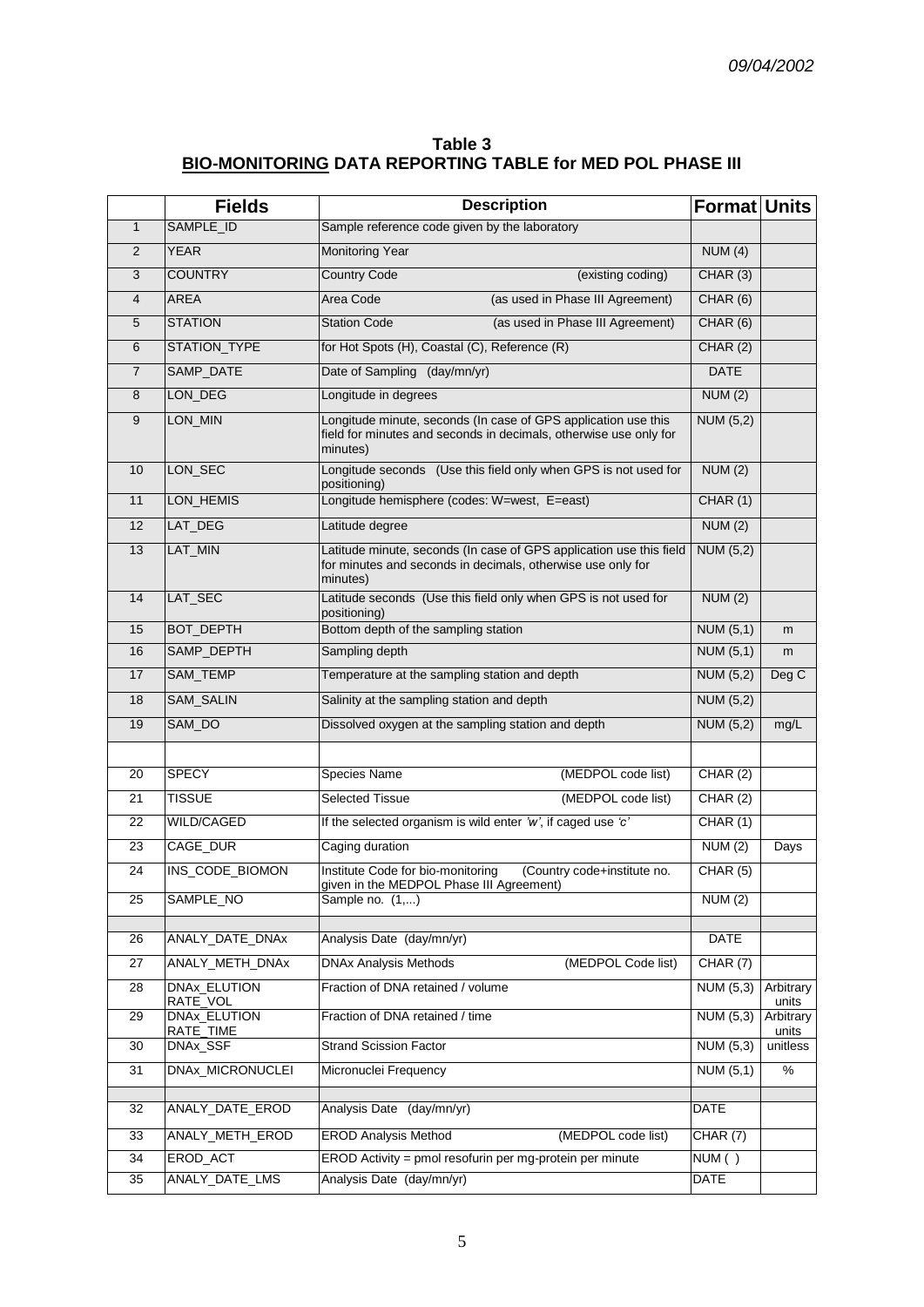|    | <b>Fields</b>  | <b>Description</b>              |                    | <b>Format Units</b> |           |
|----|----------------|---------------------------------|--------------------|---------------------|-----------|
| 36 | ANALY METH LMS | Methods of LMS Analysis         | (MEDPOL code list) | <b>CHAR (7)</b>     |           |
| 37 | LMS LP         | The average Labilization Period |                    | NUM (2)             | min       |
| 38 | LMS NRR        | <b>Neutral Red Retention</b>    |                    | NUM (2)             | min       |
|    |                |                                 |                    |                     |           |
| 39 | ANALY DATE MT  | Analysis Date (day/mn/yr)       |                    | DATE                |           |
| 40 | ANALY METH MT  | <b>MT Analysis Method</b>       | (MEDPOL code list) | CHAR (7)            |           |
| 41 | MT LEVEL       | MT Level in wet Tissue (w/w)    |                    | <b>NUM (7,2)</b>    | $\mu$ g/g |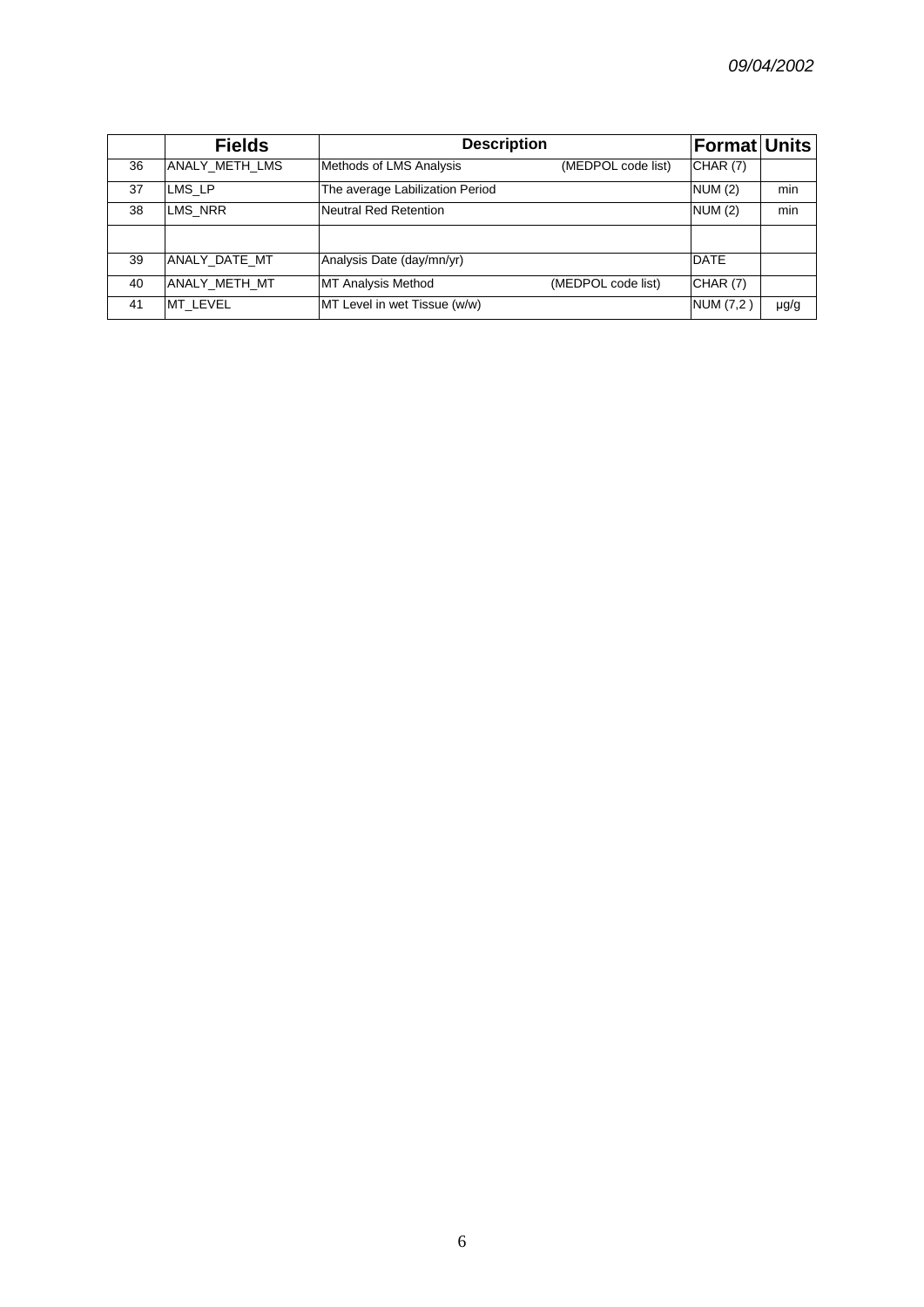**Table 4 SEDIMENT (TRACE METALS) DATA REPORTING TABLE FOR MED POL PHASE III**

|                | <b>Fields</b>      | <b>Requisite</b>  | <b>Description</b>                                                                                                                           | Format Unit      |       |
|----------------|--------------------|-------------------|----------------------------------------------------------------------------------------------------------------------------------------------|------------------|-------|
| $\mathbf{1}$   | SAMPLE_ID          | Mandatory         | Sample reference code given by the laboratory                                                                                                |                  |       |
| $\overline{2}$ | <b>YEAR</b>        | Mandatory         | <b>Monitoring Year</b>                                                                                                                       | NUM(4)           |       |
| 3              | <b>COUNTRY</b>     | Mandatory         | <b>Country Code</b><br>(MED POL codes)                                                                                                       | CHAR(3)          |       |
| $\overline{4}$ | <b>AREA</b>        | Mandatory         | (as used in Phase III Agreement)<br>Area Code                                                                                                | CHAR(6)          |       |
| $\sqrt{5}$     | <b>STATION</b>     | Mandatory         | <b>Station Code</b><br>(as used in Phase III Agreement)                                                                                      | CHAR(6)          |       |
| 6              | STATION_TYPE       | Mandatory         | for Hot Spots (H), Coastal (C), Reference (R)                                                                                                | CHAR(2)          |       |
| $\overline{7}$ | SAMP_NO            | Mandatory         | Sample no.(1,)<br>(as used in trend objectives of the programme)                                                                             | NUM(2)           |       |
| 8              | SAMP_DATE          | Mandatory         | Date of Sampling (day/mn/yr)                                                                                                                 | <b>DATE</b>      |       |
| 9              | LON_DEG            | Mandatory         | Longitude in degrees                                                                                                                         | NUM(2)           |       |
| 10             | LON_MIN            | Mandatory         | Longitude minute, seconds (In case of GPS application use this field for<br>minutes and seconds in decimals, otherwise use only for minutes) | <b>NUM (5,2)</b> |       |
| 11             | LON_SEC            | Mandatory         | Longitude seconds (Use this field only when GPS is not used for<br>positioning)                                                              | NUM(2)           |       |
| 12             | LON_HEMIS          | Mandatory         | Longitude hemisphere (codes: W=west, E=east)                                                                                                 | CHAR (1)         |       |
| 13             | LAT_DEG            | Mandatory         | Latitude degree                                                                                                                              | NUM(2)           |       |
| 14             | LAT_MIN            | Mandatory         | Latitude minute, seconds (In case of GPS application use this field for<br>minutes and seconds in decimals, otherwise use only for minutes)  | <b>NUM (5,2)</b> |       |
| 15             | LAT_SEC            | Mandatory         | Latitude seconds (Use this field only when GPS is not used for<br>positioning)                                                               | NUM(2)           |       |
| 16             | <b>BOT_DEPTH</b>   | Mandatory         | Bottom depth of the sampling station                                                                                                         | <b>NUM (5,1)</b> | m     |
| 17             | <b>BOT_TEMP</b>    | Mandatory         | Temperature value at the bottom of the sediment sampling station                                                                             | NUM (5,2)        | Deg C |
| 18             | <b>BOT_SALIN</b>   | Mandatory         | Salinity value at the bottom of the sediment sampling station                                                                                | <b>NUM (5,2)</b> |       |
| 19             | <b>BOT_DO</b>      | Additional        | Dissolved Oxygen value at the bottom of the sampling station                                                                                 | <b>NUM (5,2)</b> | mg/L  |
| 20             | SAMP_LAYER         | Mandatory         | Sampling layer to be provided (e.g. 0-2 cm, 1 cm etc.)                                                                                       |                  | cm    |
| 21             | SAMP_FRAC          | Mandatory         | Sample size fraction to be provided (e.g. $>60 \mu m$ etc.)                                                                                  |                  | μm    |
| 22             | DW / WW            | Additional        | Ratio of dry weight to wet weight (dried to constant temperature)                                                                            | <b>NUM (5,2)</b> |       |
|                |                    |                   |                                                                                                                                              |                  |       |
| 23             | INST_CODE_TM       | Mandatory         | Trace Metal Institude code<br>(Country code+institute no. given in the<br>MEDPOL Phase III Agreement)                                        | CHAR(5)          |       |
| 24             | ANALY DATE T       | Mandatory         | TM Analysis Date (day/mn/yr)                                                                                                                 | <b>DATE</b>      |       |
| 25             | ANALY_METH_T<br>M  | Mandatory         | (MED POL codes)<br>TM Analysis method                                                                                                        | CHAR (5)         |       |
| 26             | WW_DW              | Mandatory         | Mention if concentrations are based on wet or dry weight (code as "W" for CHAR (1)<br>wet weight and "D" for dry weight                      |                  |       |
| 27             | AS_CONC            | Additional        | Arsenic concentration                                                                                                                        | NUM (7,3)        | µg/kg |
| 28             | AS_BDL             | Additional        | enter <b>BDL</b> if As conc. Is below detection limit or level of determination                                                              | CHAR(2)          |       |
| 29             | AS_DL              | Additional        | Detection limit value                                                                                                                        | NUM (7,3)        | µg/kg |
| 30             | AS_UNIT            | Additional        | Unit for As_conc                                                                                                                             | CHAR (5)         |       |
| 31             | <b>CD_CONC</b>     | <b>Mandatory</b>  | <b>Cadmium concentration</b>                                                                                                                 | <b>NUM (7,3)</b> | µg/kg |
| 32             | CD_BDL             | <b>Mandatory</b>  | enter BDL if Cd conc. is below detection limit or level of<br>determination                                                                  | <b>CHAR (2)</b>  |       |
| 33             | $CD$ <sub>DL</sub> | <b>Mandatory</b>  | <b>Detection limit value</b>                                                                                                                 | NUM (7,3)        | µg/kg |
| 34             | <b>CD_UNIT</b>     | <b>Additional</b> | Unit for Cd_conc                                                                                                                             | CHAR(5)          |       |
| 35             | CR_CONC            | Additional        | Chromium Concentration                                                                                                                       | NUM (7,3)        | µg/kg |
| 36             | CR_BDL             | Additional        | enter <b>BDL</b> if Cr conc. Is below detection limit or level of determination                                                              | CHAR(2)          |       |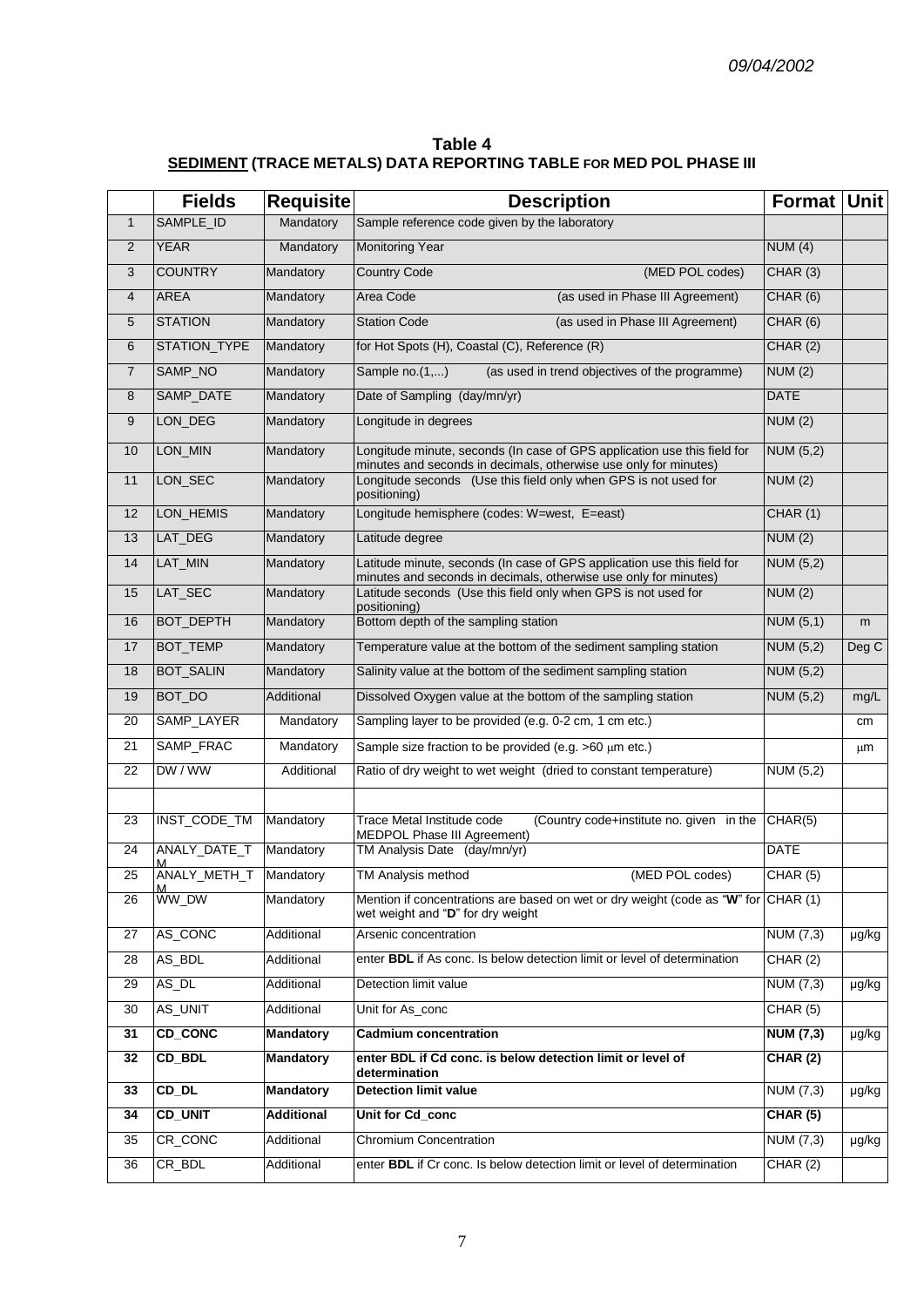|                 | <b>Fields</b>                       | <b>Requisite</b>  | <b>Description</b>                                                                    | <b>Format</b>    | <b>Unit</b> |
|-----------------|-------------------------------------|-------------------|---------------------------------------------------------------------------------------|------------------|-------------|
| 37              | $CR$ <sub>_DL</sub>                 | Additional        | Detection limit value                                                                 | NUM $(7,3)$      | µg/kg       |
| 38              | CR_UNIT                             | Additional        | Unit for Cr conc                                                                      | CHAR (5)         |             |
| 39              | <b>CU_CONC</b>                      | Additional        | <b>Cupper concentration</b>                                                           | NUM (7,3)        | µg/kg       |
| 40              | CU_BDL                              | Additional        | Enter BDL if Cu conc. Is below the detection limit or level of determination CHAR (2) |                  |             |
| 41              | $CU$ <sub>DL</sub>                  | Additional        | Detection limit value                                                                 | <b>NUM (7,3)</b> | µg/kg       |
| $\overline{42}$ | <b>CU_UNIT</b>                      | Additional        | Unit for Cu_conc                                                                      | CHAR(5)          |             |
| 43              | <b>HGT_CONC</b>                     | <b>Mandatory</b>  | <b>Total Hg concentration</b>                                                         | <b>NUM (7,3)</b> | µg/kg       |
| 44              | <b>HGT BDL</b>                      | <b>Mandatory</b>  | enter BDL if HgT conc. is below detection limit or level of<br>determination          | <b>CHAR (2)</b>  |             |
| 45              | HGT_DL                              | <b>Mandatory</b>  | <b>Detection limit value</b>                                                          | NUM (7,3)        | µg/kg       |
| 46              | <b>HGT_UNIT</b>                     | <b>Additional</b> | Unit for HgT_conc                                                                     | <b>CHAR (5)</b>  |             |
| 47              | PB_CONC                             | Additional        | <b>Lead Concentration</b>                                                             | NUM (7,3)        | µg/kg       |
| 48              | PB BDL                              | Additional        | enter <b>BDL</b> if Pb conc. Is below detection limit or level of determination       | CHAR(2)          |             |
| 49              | PB_DL                               | Additional        | Detection limit value                                                                 | NUM (7,3)        | µg/kg       |
| 50              | PB_UNIT                             | Additional        | Unit for Pb_conc                                                                      | CHAR(5)          |             |
| 51              | ZN_CONC                             | Additional        | Zinc concentration                                                                    | NUM (7,3)        | µg/kg       |
| 52              | ZN_BDL                              | Additional        | Enter BDL if Zn conc. Is below the detection limit or level of determination CHAR (2) |                  |             |
| 53              | ZN_DL                               | Additional        | Detection limit value                                                                 | <b>NUM (7,3)</b> | µg/kg       |
| 54              | ZN_UNIT                             | Additional        | Unit for Zn conc                                                                      | CHAR (5)         |             |
|                 | <b>Other Trace</b><br><b>Metals</b> | Additional        | to be included by the countries depending on their parameter settings                 |                  |             |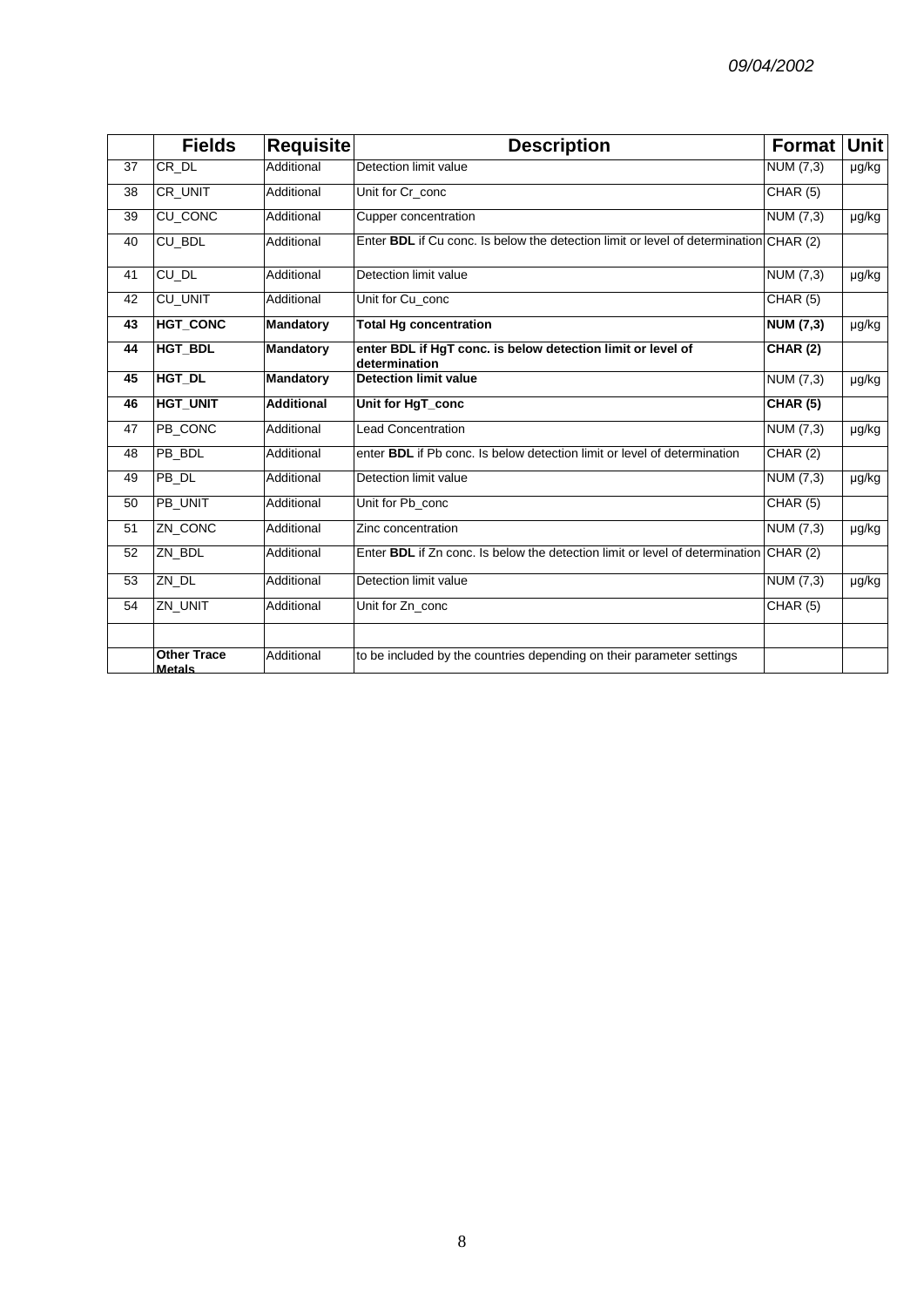## **Table 5 SEDIMENT (ORGANIC CONTAMINANTS) DATA REPORTING TABLE for MED POL PHASE III**

|                         | <b>Fields</b>    | <b>Requisit</b> | <b>Description</b>                                                                                                                                     | <b>Format</b>    | Unit      |
|-------------------------|------------------|-----------------|--------------------------------------------------------------------------------------------------------------------------------------------------------|------------------|-----------|
| $\mathbf{1}$            | SAMPLE_ID        | Mandatory       | Sample reference code given by the laboratory                                                                                                          |                  |           |
| $\overline{2}$          | <b>YEAR</b>      | Mandatory       | Monitoring Year                                                                                                                                        | NUM(4)           |           |
| 3                       | <b>COUNTRY</b>   | Mandatory       | <b>Country Code</b><br>(MED POL codes)                                                                                                                 | CHAR (3)         |           |
| $\overline{\mathbf{4}}$ | <b>AREA</b>      | Mandatory       | Area Code<br>(as used in Phase III Agreement)                                                                                                          | CHAR(6)          |           |
| 5                       | <b>STATION</b>   | Mandatory       | <b>Station Code</b><br>(as used in Phase III Agreement)                                                                                                | CHAR(6)          |           |
| 6                       | STATION_TYPE     | Mandatory       | for Hot Spots (H), Coastal (C), Reference (R)                                                                                                          | CHAR(2)          |           |
| $\overline{7}$          | SAMP_NO          | Mandatory       | Sample no.(1,)<br>(as used in trend objectives of the programme)                                                                                       | NUM(2)           |           |
| 8                       | SAMP_DATE        | Mandatory       | Date of Sampling (day/mn/yr)                                                                                                                           | <b>DATE</b>      |           |
| 9                       | LON_DEG          | Mandatory       | Longitude in degrees                                                                                                                                   | NUM(2)           |           |
| $10$                    | LON_MIN          | Mandatory       | Longitude minute, seconds (In case of GPS application use this field for NUM (5,2)<br>minutes and seconds in decimals, otherwise use only for minutes) |                  |           |
| 11                      | LON_SEC          | Mandatory       | Longitude seconds (Use this field only when GPS is not used for<br>positioning)                                                                        | NUM(2)           |           |
| 12                      | LON_HEMIS        | Mandatory       | Longitude hemisphere (codes: W=west, E=east)                                                                                                           | CHAR(1)          |           |
| 13                      | LAT_DEG          | Mandatory       | Latitude degree                                                                                                                                        | NUM(2)           |           |
| 14                      | LAT_MIN          | Mandatory       | Latitude minute, seconds (In case of GPS application use this field for<br>minutes and seconds in decimals, otherwise use only for minutes)            | <b>NUM (5,2)</b> |           |
| 15                      | LAT_SEC          | Mandatory       | Latitude seconds (Use this field only when GPS is not used for<br>positioning)                                                                         | NUM(2)           |           |
| 16                      | <b>BOT_DEPTH</b> | Mandatory       | Bottom depth of the sampling station                                                                                                                   | <b>NUM (5,1)</b> | m         |
| 17                      | <b>BOT_TEMP</b>  | Mandatory       | Temperature value at the bottom of the sediment sampling station                                                                                       | <b>NUM (5,2)</b> | Deg C     |
| 18                      | <b>BOT_SALIN</b> | Mandatory       | Salinity value at the bottom of the sediment sampling station                                                                                          | <b>NUM (5,2)</b> |           |
| 19                      | BOT_DO           | Additional      | Dissolved Oxygen value at the bottom of the sampling station                                                                                           | <b>NUM (5,2)</b> | mg/L      |
| 20                      | SAMP_LAYER       | Mandatory       | Sampling layer to be provided (e.g. 0-2 cm, 1 cm etc.)                                                                                                 |                  | cm        |
| 21                      | SAMP_FRAC        | Mandatory       | Sample size fraction to be provided (e.g. >60 µm etc.)                                                                                                 |                  | μm        |
| 22                      | DW/WW            | Additional      | Ratio of dry weight to wet weight (dried to constant temperature)                                                                                      | <b>NUM (5,2)</b> |           |
|                         |                  |                 |                                                                                                                                                        |                  |           |
| 23                      | INST_CODE_OC     | Mandatory       | Institute code for organic contaminant analysis<br>(Country<br>code+institute no. given in the MEDPOL Phase III Agreement)                             | CHAR(5)          |           |
| 24                      | WW_DW            | Mandatory       | Mention if concentrations are based on wet or dry weight (code as "W"<br>for wet weight and "D" for dry weight                                         | CHAR (1)         |           |
|                         |                  |                 |                                                                                                                                                        |                  |           |
| 25                      | ANALY_DATE_PAH   | Additional      | PAH+ Analysis Date (day/mn/yr)                                                                                                                         | DATE             |           |
| 26                      | ANALY_METH_PAH   | Additional      | PAH+ Analysis method<br>(MED POL codes)                                                                                                                | CHAR (5)         |           |
| 27                      | PAH_CONC         | Additional      | PAH+ concentration                                                                                                                                     | <b>NUM (7,3)</b> | $\mu$ g/g |
| 28                      | PAH_BDL          | Additional      | enter BDL if PAH+ conc. is below detection limit or level of<br>determination                                                                          | CHAR (2)         |           |
| 29                      | PAH_DL           | Additional      | Detection limit value                                                                                                                                  | <b>NUM (7,3)</b> | µg/kg     |
| 30                      | PAH_UNIT         | Additional      | Unit for PAH_conc                                                                                                                                      | CHAR(5)          |           |
|                         |                  |                 |                                                                                                                                                        |                  |           |
| 31                      | ANALY_DATE_HH    | Additional      | HH+ Analysis Date<br>(day/mn/yr)                                                                                                                       | <b>DATE</b>      |           |
| 32                      | ANALY_METH_HH    | Additional      | HH+ Analysis method<br>(MED POL codes)                                                                                                                 | CHAR (5)         |           |
| 33                      | HH_CONC          | Additional      | HH+ concentration                                                                                                                                      | <b>NUM (7,3)</b> | $\mu$ g/g |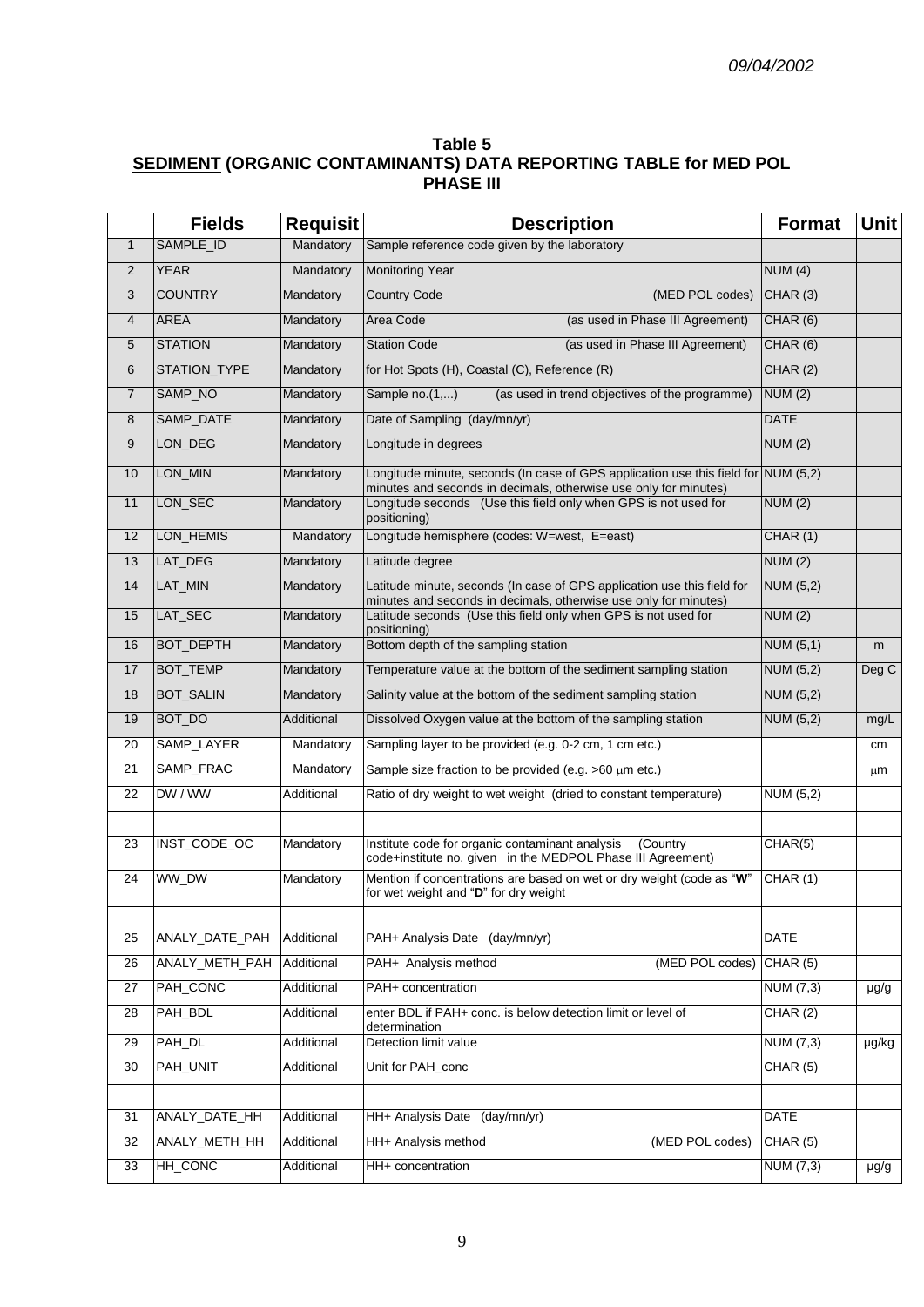|    | <b>Fields</b>         | <b>Requisit</b> | <b>Description</b>                                                                 | <b>Format</b> | Unit |
|----|-----------------------|-----------------|------------------------------------------------------------------------------------|---------------|------|
| 34 | HH BDL                | Additional      | Enter BDL if HH+ conc. is below detection limit or level of determination CHAR (2) |               |      |
| 35 | HH DL                 | Additional      | Detection limit value                                                              | NUM (7,3)     | µg/g |
| 36 | IHH UNIT              | Additional      | Unit for HH conc                                                                   | CHAR(5)       |      |
|    |                       |                 |                                                                                    |               |      |
|    | <b>Other Organics</b> | Additional      | to be included by the countries depending on their parameter settings              |               |      |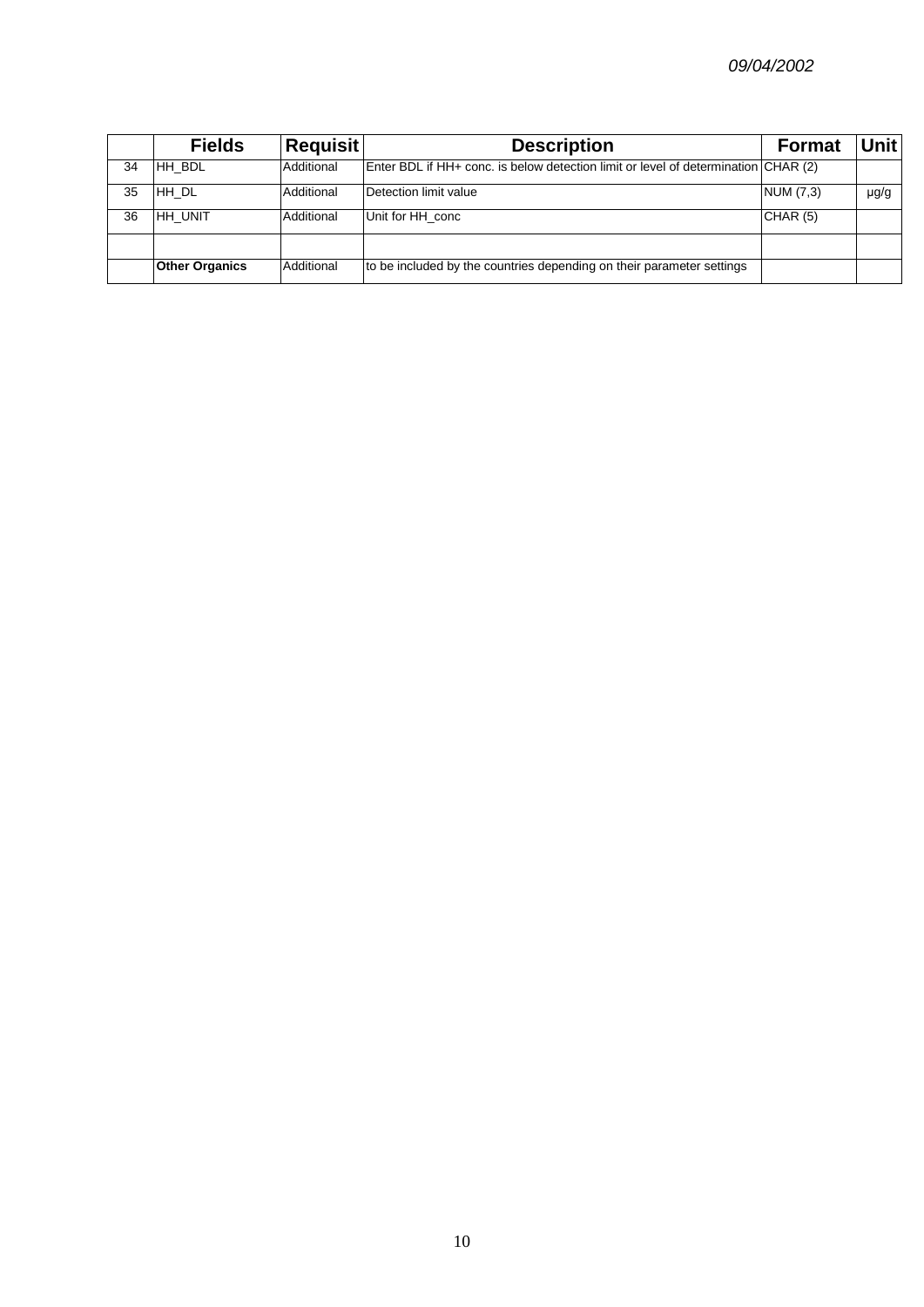#### **Table 6 LOADS (point sources of pollution) DATA REPORTING TABLE for MED POL PHASE III**

| SAMPLE_ID<br>Sample reference code given by the laboratory<br>Mandatory<br>$\mathbf{1}$                                               |                                           |           |
|---------------------------------------------------------------------------------------------------------------------------------------|-------------------------------------------|-----------|
|                                                                                                                                       |                                           |           |
| $\overline{2}$<br><b>YEAR</b><br><b>Monitoring Year</b><br>Mandatory                                                                  | NUM(4)                                    |           |
| <b>COUNTRY</b><br>3<br><b>Country Code</b><br>Mandatory                                                                               | CHAR(3)                                   |           |
| <b>AREA</b><br>Area Code<br>4<br>Mandatory<br>(as used in Phase III Agreement)                                                        | CHAR (6)                                  |           |
| <b>STATION</b><br>5<br>Mandatory<br><b>Station Code</b>                                                                               | (as used in Phase III Agreement) CHAR (6) |           |
| STATION_TYPE<br>Station Type (EFF=Effluent, OUT=Outfall, RIV=River)<br>6<br>Mandatory                                                 | CHAR (3)                                  |           |
| SOURCE_TYPE<br>Effluent Source (MIX=Mixed, IND=Industrial, MUN=Municipal,<br>$\overline{7}$<br>Mandatory<br>AGR=Agricultural)         | CHAR(3)                                   |           |
| SAMP_DATE<br>Date of Sampling (day/mn/yr)<br>8<br>Mandatory                                                                           | <b>DATE</b>                               |           |
| SAMP_TIME<br><b>Sampling Time</b><br>9<br>Mandatory                                                                                   | <b>TIME</b>                               |           |
| LON_DEG<br>10<br>Longitude in degrees                                                                                                 | NUM(2)                                    |           |
| LON_MIN<br>11<br>Longitude minute                                                                                                     | <b>NUM (5,2)</b>                          |           |
| LON_SEC<br>12<br>Longitude seconds                                                                                                    | NUM(2)                                    |           |
| LON_HEMIS<br>Longitude hemisphere (codes: W=west, E=east)<br>13                                                                       | CHAR(1)                                   |           |
| LAT_DEG<br>14<br>Latitude degree                                                                                                      | NUM(2)                                    |           |
| LAT_MIN<br>15<br>Latitude minute                                                                                                      | <b>NUM (5,2)</b>                          |           |
| LAT_SEC<br>Latitude seconds<br>16                                                                                                     | NUM (2)                                   |           |
| SAMP_DEPTH<br>17<br>Sampling depth                                                                                                    | NUM $(5,1)$                               | m         |
| SAMP_TEMP<br>18<br>Water temperature at the sampling point                                                                            | NUM(4,1)                                  | $\circ$ C |
| SAMP_DO<br>Dissolved Oxygen concentration at the sampling point<br>19                                                                 | NUM (5,2)                                 | mg/L      |
| SAMP_PH<br>PH value at the sampling point<br>20                                                                                       | <b>NUM (5,2)</b>                          |           |
|                                                                                                                                       |                                           |           |
| DISCHARGE_MIN<br>Minimum discharge value in the sampling year<br>Mandatory<br>21                                                      | NUM()                                     | m3/day    |
| DISCHARGE_AVE<br>Average discharge value in the sampling year<br>22<br>Mandatory                                                      | NUM()                                     | m3/day    |
| DISCHARGE_MAX<br>23<br>Mandatory<br>Maximum discharge value in the sampling year                                                      | NUM()                                     | m3/day    |
| $\overline{24}$<br>DISCHARGE_UNIT<br>Mandatory<br>Unit for discharge values                                                           | CHAR(5)                                   |           |
|                                                                                                                                       |                                           |           |
| Trace Metal Institude code (Country code+institute no. given<br>INST_CODE_TM<br>Mandatory<br>25<br>in the MEDPOL Phase III Agreement) | CHAR(5)                                   |           |
| ANALY_DATE_TM<br>26<br>Mandatory<br>TM Analysis Date (day/mn/yr)                                                                      | <b>DATE</b>                               |           |
| 27<br>ANALY_METH_TM<br>TM Analysis method<br>Mandatory                                                                                | CHAR (5)                                  |           |
| <b>CD_CONC</b><br>28<br><b>Mandatory</b><br><b>Total Cadmium concentration</b>                                                        | <b>NUM (7,3)</b>                          | µg/L      |
| 29<br>CD BDL<br>Mandatory<br>Enter ' BDL ' if Cd concentration is below the detection limit or<br>level of determination              |                                           |           |
| $CD$ <sub>DL</sub><br><b>Detection limit value</b><br><b>Mandatory</b><br>30                                                          | NUM (7,3)                                 | µg/kg     |
| <b>CD_UNIT</b><br>31<br><b>Mandatory</b><br>Unit for the Cd_conc                                                                      | <b>CHAR (5)</b>                           |           |
| CR_CONC<br>Additional<br>32<br><b>Total Chromium concentration</b>                                                                    | <b>NUM (7,3)</b>                          | $\mu$ g/L |
| CR_BDL<br>Enter 'BDL ' if Cr concentration is below the detection limit or<br>33                                                      |                                           |           |
| level of determination<br>CR_DL<br>Additional<br>Detection limit value<br>34                                                          | <b>NUM (7,3)</b>                          | µg/kg     |
| CR_UNIT<br>35<br>Additional<br>Unit for Cr_conc                                                                                       | CHAR (5)                                  |           |
| <b>CU_CONC</b><br>Additional<br>36<br><b>Total Cupper concentration</b>                                                               | NUM (7,3)                                 | µg/L      |
| CU_BDL<br>Enter ' BDL ' if Cu concentration is below the detection limit or<br>37<br>level of determination                           |                                           |           |
| CU_DL<br>Additional<br>Detection limit value<br>38                                                                                    | $\overline{\text{NUM}}$ (7,3)             | µg/kg     |
| <b>CU_UNIT</b><br>39<br>Additional<br>Unit for Cu_conc                                                                                | CHAR(5)                                   |           |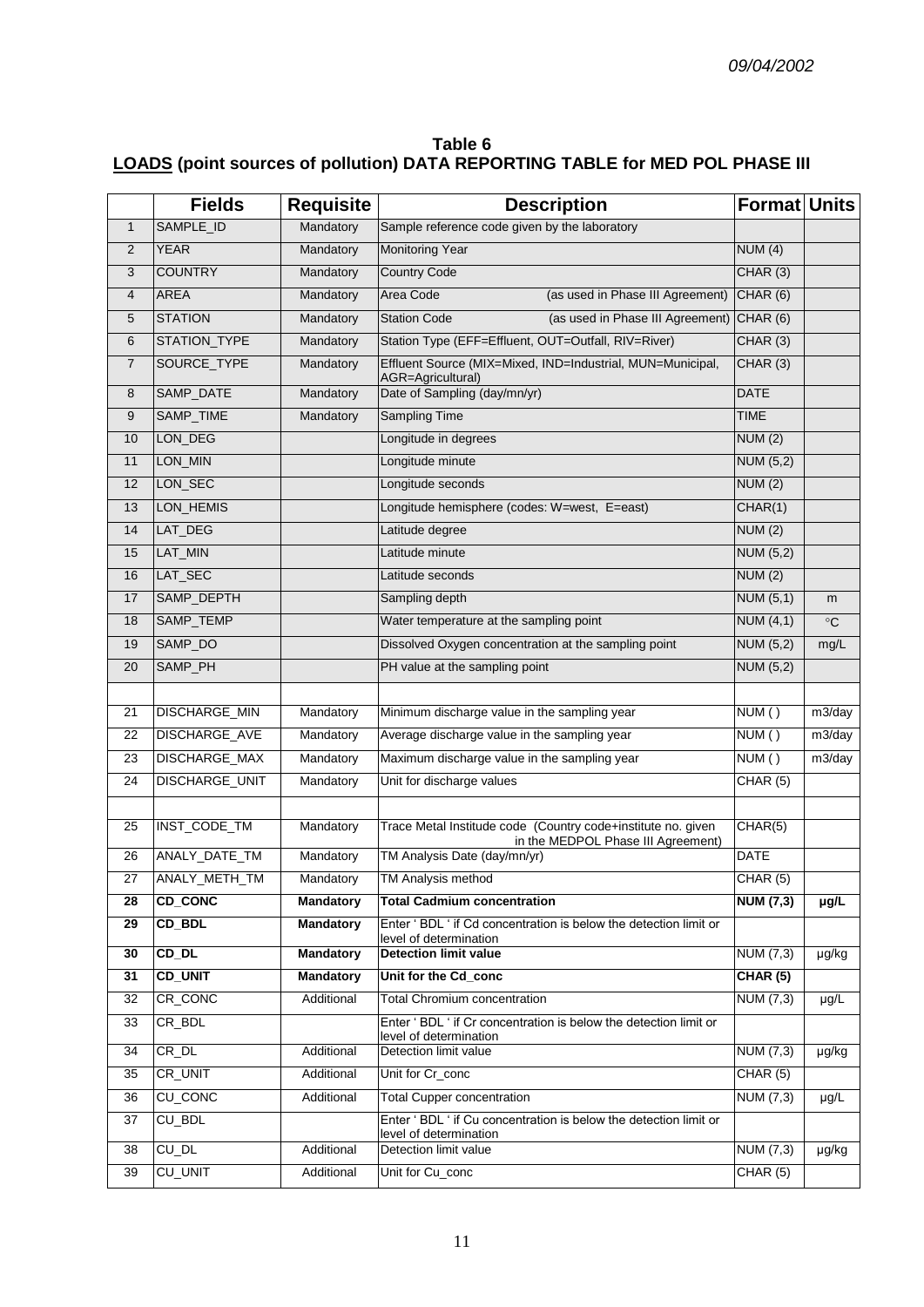|                 | <b>Fields</b>  | <b>Requisite</b> | <b>Description</b>                                                                                                                      | Format Units                 |                      |
|-----------------|----------------|------------------|-----------------------------------------------------------------------------------------------------------------------------------------|------------------------------|----------------------|
| 40              | <b>HG_CONC</b> | <b>Mandatory</b> | <b>Total mercury concentration</b>                                                                                                      | NUM(7,3)                     | $\overline{\mu g/L}$ |
| 41              | HG_BDL         | <b>Mandatory</b> | Enter ' BDL ' if Hg concentration is below the detection limit or                                                                       |                              |                      |
| 42              | HG_DL          | <b>Mandatory</b> | level of determination<br><b>Detection limit value</b>                                                                                  | <b>NUM (7,3)</b>             | µg/kg                |
| 43              | <b>HG_UNIT</b> | <b>Mandatory</b> | Unit for HgT_conc                                                                                                                       | <b>CHAR (5)</b>              |                      |
| 44              | NI_CONC        | Additional       | <b>Total Nickel concentration</b>                                                                                                       | NUM (7,3)                    | $\mu$ g/L            |
| 45              | NI_BDL         |                  | Enter ' BDL ' if Ni concentration is below the detection limit or<br>level of determination                                             |                              |                      |
| 46              | NI_DL          | Additional       | Detection limit value                                                                                                                   | NUM (7,3)                    | µg/kg                |
| 47              | NI_UNIT        | Additional       | Unit for Ni_conc                                                                                                                        | CHAR(5)                      |                      |
| 48              | PB_CONC        | Additional       | <b>Total Lead concentration</b>                                                                                                         | NUM $(7,3)$                  | µg/L                 |
| 49              | PB_BDL         |                  | Enter ' BDL ' if Pb concentration is below the detection limit or<br>level of determination                                             |                              |                      |
| 50              | PB_DL          | Additional       | Detection limit value                                                                                                                   | NUM (7,3)                    | µg/kg                |
| 51              | PB_UNIT        | Additional       | Unit for Pb_conc                                                                                                                        | CHAR(5)                      |                      |
| 52              | ZN_CONC        | Additional       | <b>Total Zinc concentration</b>                                                                                                         | NUM (7,3)                    | µg/L                 |
| 53              | ZN_BDL         |                  | Enter ' BDL ' if Zn concentration is below the detection limit or<br>level of determination                                             |                              |                      |
| 54              | ZN_DL          | Additional       | Detection limit value                                                                                                                   | NUM (7,3)                    | µg/kg                |
| 55              | ZN_UNIT        | Additional       | Unit for Zn_conc                                                                                                                        | CHAR (5)                     |                      |
|                 |                |                  |                                                                                                                                         |                              |                      |
| 56              | INST_CODE_OC   | Additional       | Organic Contaminant Institude code (Country code+institute<br>no. given in the MEDPOL Phase III Agreement)                              | CHAR (5)                     |                      |
|                 |                |                  |                                                                                                                                         |                              |                      |
| 57              | ANALY_DATE_HH  | Additional       | HH+ Analysis Date<br>(day/mn/yr)                                                                                                        | <b>DATE</b>                  |                      |
| 58              | ANALY_METH_HH  | Additional       | HH+ Analysis method<br>(MED POL codes)                                                                                                  | CHAR(5)                      |                      |
| 59              | HH_CONC        | Additional       | HH+ concentration<br>Enter ' BDL ' if HH concentration is below the detection limit or                                                  | NUM (7,3)                    | µg/L                 |
| 60              | HH_BDL         |                  | level of determination                                                                                                                  |                              |                      |
| 61              | HH_DL          | Additional       | Detection limit value                                                                                                                   | <b>NUM (7,3)</b>             | µg/kg                |
| 62              | <b>HH_UNIT</b> | Additional       | Unit for HH_conc                                                                                                                        | CHAR(5)                      |                      |
|                 |                |                  |                                                                                                                                         |                              |                      |
| 63              | ANALY_DATE_PAH | Additional       | PAH+ Analysis Date<br>(day/mn/yr)                                                                                                       | <b>DATE</b>                  |                      |
| 64              | ANALY METH PAH | Additional       | PAH+ Analysis method<br>(MED POL codes)                                                                                                 | CHAR(5)                      |                      |
| 65              | PAH_CONC       | Additional       | PAH+ concentration                                                                                                                      | $\overline{\text{NUM}(7,3)}$ | µg/L                 |
| 66              | PAH_BDL        |                  | Enter 'BDL ' if PAH concentration is below the detection limit or<br>level of determination                                             |                              |                      |
| 67              | PAH_DL         | Additional       | Detection limit value                                                                                                                   | NUM (7,3)                    | µg/kg                |
| 68              | PAH_UNIT       | Additional       | Unit for PAH_conc                                                                                                                       | CHAR(5)                      |                      |
|                 | Other organics | Additional       | DET, PHE etc. pls. Specify yours in the .XLS reporting tables                                                                           |                              |                      |
|                 |                |                  |                                                                                                                                         |                              |                      |
| 69              | INST_CODE_LOAD | Additional       | Institude code for analysis of nutrients, TSS, COD, BOD etc.<br>(Country code+institute no. given in the MEDPOL Phase III<br>Agreement) | CHAR (5)                     |                      |
| 70              | PO4-P_CONC     | Optional         | PO4-P concentration                                                                                                                     | NUM (7,3)                    | mg/L                 |
| $\overline{71}$ | PO4-P_UNIT     |                  | Unit for PO4-P_conc                                                                                                                     | CHAR(5)                      |                      |
| 72              | TP_CONC        | Additional       | <b>Total Phosphorus concentration</b>                                                                                                   | NUM (7,3)                    | mg/L                 |
| 73              | TP_UNIT        |                  | Unit for TP_conc                                                                                                                        | CHAR (5)                     |                      |
| 74              | NH3-N_CONC     | Optional         | NH3-N concentration                                                                                                                     | NUM $(7,4)$                  | mg/L                 |
| 75              | NH3-N_UNIT     |                  | Unit for NH3-N_conc                                                                                                                     | CHAR (5)                     |                      |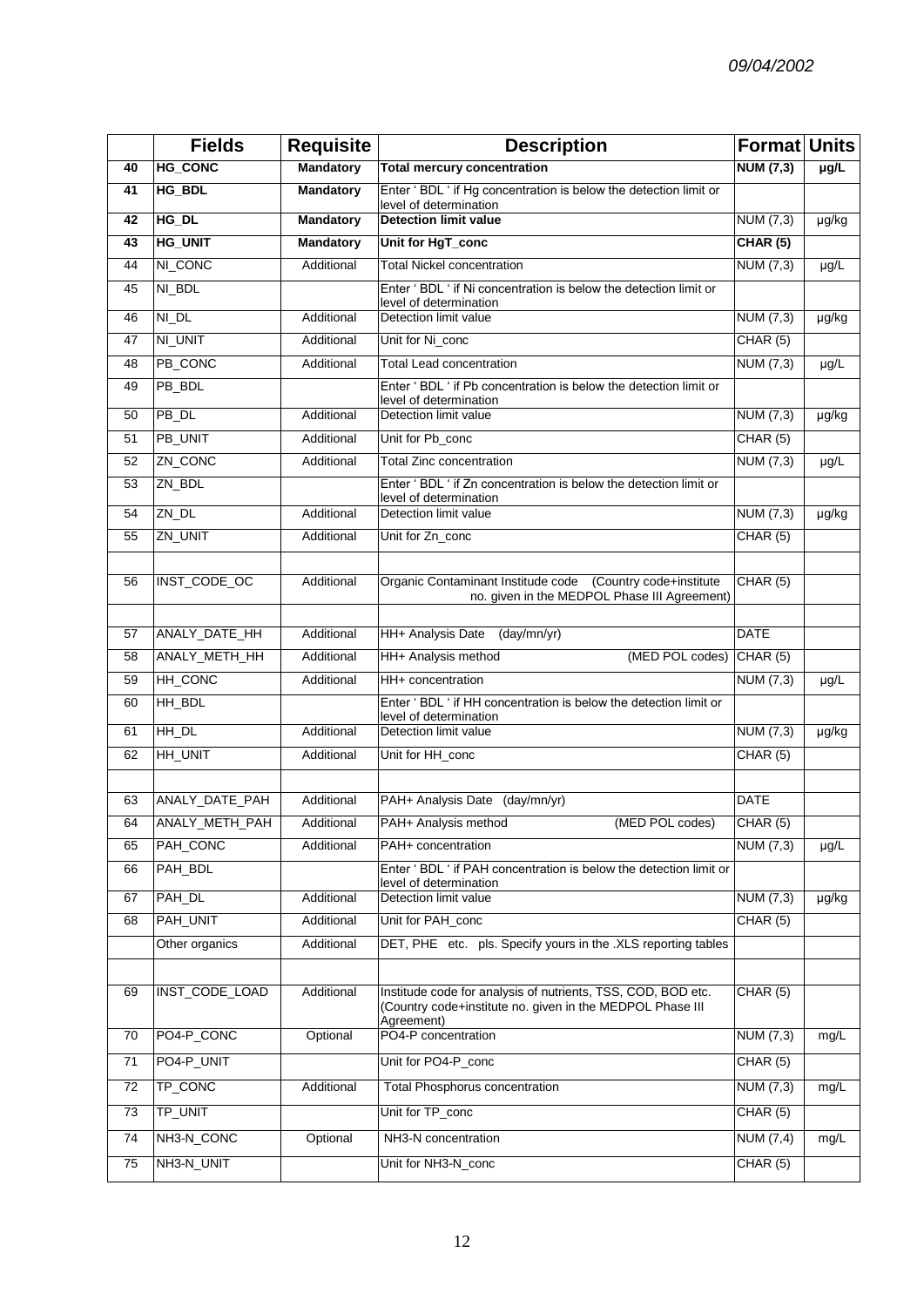|    | <b>Fields</b>           | <b>Requisite</b> | <b>Description</b>                            | <b>Format Units</b> |               |
|----|-------------------------|------------------|-----------------------------------------------|---------------------|---------------|
| 76 | NH4-N_CONC              | Optional         | NH4-N concentration                           | NUM (7,4)           | mg/L          |
| 77 | NH4-N_UNIT              |                  | Unit for NH4-N conc                           |                     |               |
| 78 | NO <sub>2</sub> -N_CONC | Optional         | NO2-N concentration                           | NUM $(7,4)$         | mg/L          |
| 79 | NO2-N_UNIT              |                  | Unit for NO2-N conc                           |                     |               |
| 80 | NO3-N_CONC              | Optional         | NO3-N concentration                           | <b>NUM (7,4)</b>    | mg/L          |
| 81 | NO3-N_UNIT              |                  | Unit for NO3-N_conc                           |                     |               |
| 82 | TN_CONC                 | Additional       | <b>Total Nitrogen concentration</b>           | NUM (7,2)           | mg/L          |
| 83 | TN_UNIT                 |                  | Unit for TN_conc                              |                     |               |
| 84 | SIO4_CONC               | Additional       | Silicic acid concentration                    | NUM (7,2)           | mg/L          |
| 85 | SIO4_UNIT               |                  | Unit for SIO4_conc                            |                     |               |
| 86 | TSS_CONC                | Additional       | <b>Total Suspended Sediment concentration</b> | NUM(7,2)            | mg/L          |
| 87 | <b>TSS_UNIT</b>         |                  | Unit for TSS_conc                             |                     |               |
| 88 | BOD_CONC                | Additional       | Biochemical Oxygen Demand (5 day)             | NUM(7,2)            | mg/L          |
| 89 | <b>BOD_UNIT</b>         |                  | Unit for BOD5                                 |                     |               |
| 90 | COD_CONC                | Additional       | Chemical Oxygen Demand                        | <b>NUM(7,2)</b>     | mg/L          |
| 91 | COD_UNIT                |                  | COD conc                                      |                     |               |
| 92 | <b>FC</b>               | Additional       | Number of Fecal Coliforms                     |                     | no/<br>100 ml |
| 93 | FC_UNIT                 |                  | Unit for FC                                   |                     |               |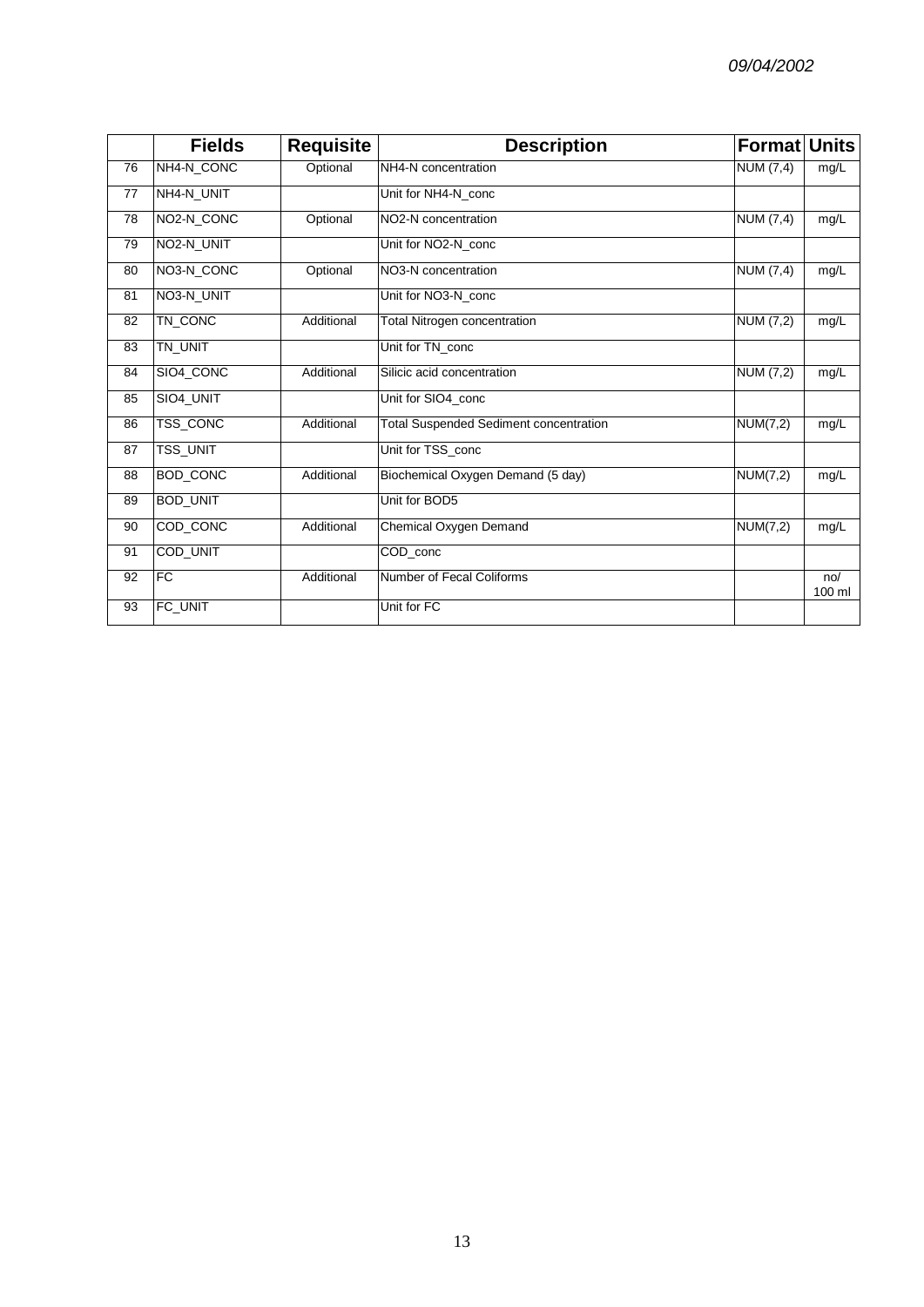| Table 7                                              |  |
|------------------------------------------------------|--|
| SEA WATER DATA REPORTING TABLE for MED POL PHASE III |  |

|                | <b>Fields</b>    | <b>Requisite</b> | <b>Description</b>                                                                                                                                        | Format Units     |             |
|----------------|------------------|------------------|-----------------------------------------------------------------------------------------------------------------------------------------------------------|------------------|-------------|
| $\mathbf{1}$   | SAMPLE_ID        | Additional       | Sample reference code given by the laboratory                                                                                                             |                  |             |
| 2              | <b>YEAR</b>      | Additional       | <b>Monitoring Year</b>                                                                                                                                    | NUM(4)           |             |
| 3              | <b>COUNTRY</b>   | Additional       | <b>Country Code</b><br>(MED POL codes)                                                                                                                    | CHAR(3)          |             |
| 4              | <b>AREA</b>      | Additional       | (as used in Phase III Agreement) CHAR (6)<br>Area Code                                                                                                    |                  |             |
| 5              | <b>STATION</b>   | Additional       | (as used in Phase III Agreement) CHAR (6)<br><b>Station Code</b>                                                                                          |                  |             |
| 6              | STATION_TYPE     | Additional       | for Hot Spots (H), Coastal (C), Reference (R)                                                                                                             | CHAR(2)          |             |
| $\overline{7}$ | SAMP_DATE        | Additional       | Date of Sampling (day/mn/yr)                                                                                                                              | <b>DATE</b>      |             |
| 8              | SAMP_TIME        | Additional       | <b>Sampling Time</b>                                                                                                                                      | <b>TIME</b>      |             |
| 9              | LON_DEG          | Additional       | Longitude in degrees                                                                                                                                      | NUM(2)           |             |
| 10             | LON_MIN          | Additional       | Longitude minute, seconds (In case of GPS application use this NUM (5,2)<br>field for minutes and seconds in decimals, otherwise use only<br>for minutes) |                  |             |
| 11             | LON_SEC          | Additional       | Longitude seconds (Use this field only when GPS is not used<br>for positioning)                                                                           | NUM(2)           |             |
| 12             | LON_HEMIS        | Additional       | Longitude hemisphere (codes: W=west, E=east)                                                                                                              | CHAR(2)          |             |
| 13             | LAT_DEG          | Additional       | Latitude degree                                                                                                                                           | NUM(2)           |             |
| 14             | LAT_MIN          | Additional       | Latitude minute, seconds (In case of GPS application use this<br>field for minutes and seconds in decimals, otherwise use only<br>for minutes)            | <b>NUM (5,2)</b> |             |
| 15             | LAT_SEC          | Additional       | Latitude seconds (Use this field only when GPS is not used for<br>positioning)                                                                            | NUM(2)           |             |
| 16             | <b>BOT_DEPTH</b> | Additional       | Bottom depth of the sampling station                                                                                                                      | NUM(5,1)         | m           |
| 17             | SAMP_DEPTH       | Additional       | Sampling depth                                                                                                                                            | NUM (5,1)        | m           |
| 18             | SAM_TEMP         | Additional       | Temperature at the sampling depth                                                                                                                         | NUM (5,2)        | Deg C       |
| 19             | SAM_SALIN        | Additional       | Salinity at the sampling depth                                                                                                                            | <b>NUM (5,2)</b> |             |
| 20             | SAM_DO           | Additional       | Dissolved oxygen at the sampling depth                                                                                                                    | <b>NUM (5,2)</b> | mg/L        |
| 21             | INST_CODE_SW     | Additional       | Institude code for analysis of nutrients, chlorophyll-a, TRIX etc<br>(Country code+institute no. given in the MEDPOL Phase III<br>Agreement)              | CHAR (5)         |             |
| 22             | PO4-P_CONC       | Additional       | PO4-P concentration                                                                                                                                       | NUM (6,2)        | umol/L      |
| 23             | PO4-P_BDL        | Additional       | Enter BDL if PO4-P conc. is below detection limit or level of                                                                                             | CHAR (2)         |             |
| 24             | PO4-P_DL         | Additional       | <u>determination.</u><br>Detection limit value                                                                                                            | NUM(6,2)         | µmol/L      |
| 25             | PO4-P_UNIT       |                  | Unit for PO4-P_conc                                                                                                                                       | CHAR (6)         |             |
| 26             | TP_CONC          | Additional       | <b>Total Phosphorus concentration</b>                                                                                                                     | NUM (6,2)        | umol/L      |
| 27             | TP_BDL           | Additional       | Enter BDL if TP conc. is below detection limit or level of                                                                                                | CHAR(2)          |             |
| 28             | $TP\_DL$         | Additional       | determination<br>Detection limit value                                                                                                                    | NUM (6,2)        | µmol/L      |
| 29             | TP_UNIT          |                  | Unit for TP_conc                                                                                                                                          | CHAR (6)         |             |
| 30             | NH4-N_CONC       | Additional       | NH4-N concentration                                                                                                                                       | NUM (6,2)        | µmol/L      |
| 31             | NH4-N_BDL        | Additional       | Enter BDL if NH4-N conc. is below detection limit or level of                                                                                             | CHAR (2)         |             |
| 32             | NH4-N_DL         | Additional       | determination<br>Detection limit value                                                                                                                    | <b>NUM (6,2)</b> | µmol/L      |
| 33             | NH4-N_UNIT       |                  | Unit for NH4-N_conc                                                                                                                                       | CHAR (6)         |             |
| 34             | NO2-N_CONC       | Additional       | NO2-N concentration                                                                                                                                       | NUM (6,2)        | $\mu$ mol/L |
| 35             | NO2-N_BDL        | Additional       | Enter BDL if NO2-N conc. is below detection limit or level of<br>determination                                                                            | CHAR (2)         |             |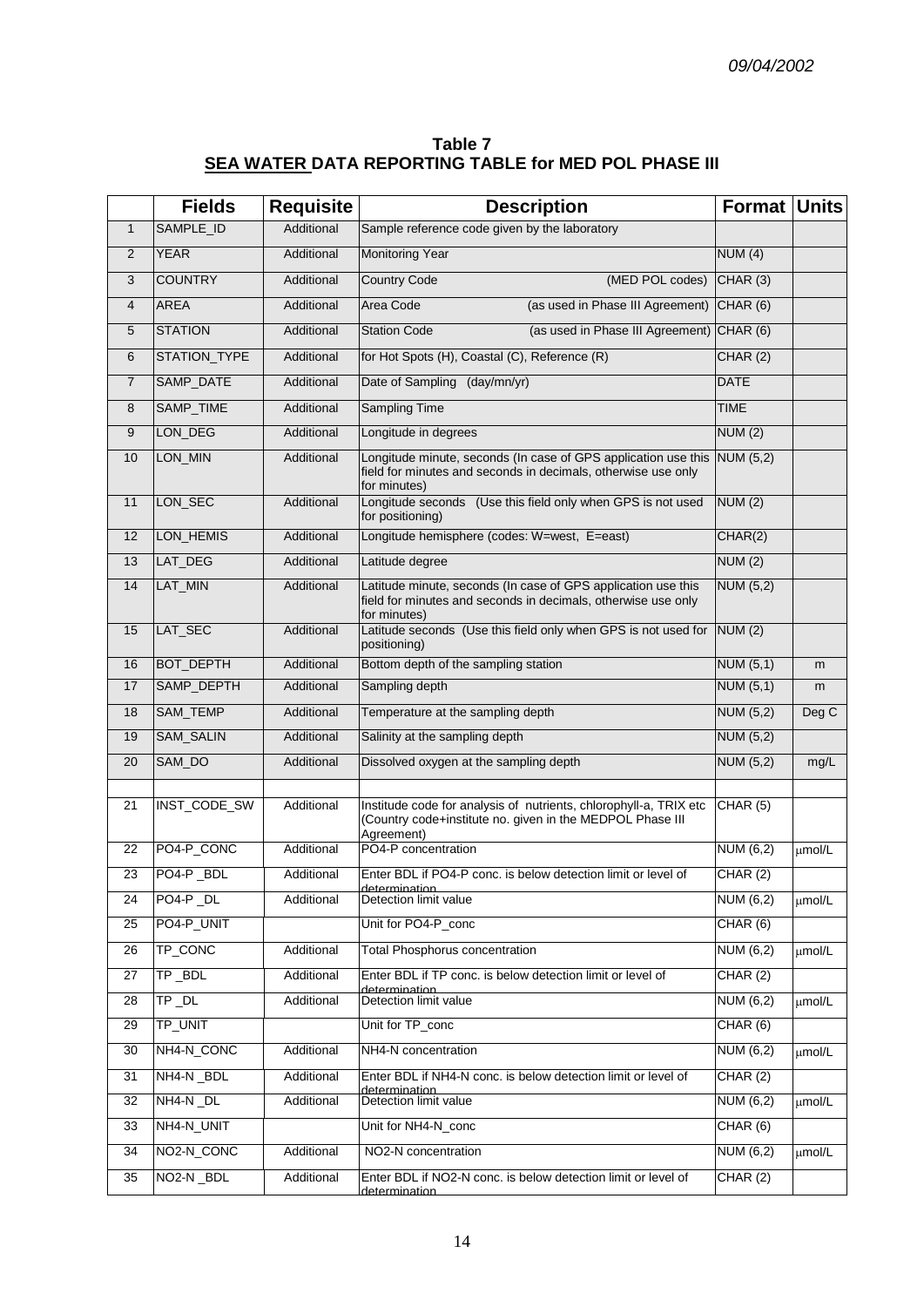|                 | <b>Fields</b>         | <b>Requisite</b> | <b>Description</b>                                                               | <b>Format Units</b> |        |
|-----------------|-----------------------|------------------|----------------------------------------------------------------------------------|---------------------|--------|
| 36              | NO <sub>2</sub> -N DL | Additional       | Detection limit value                                                            | NUM (6,2)           | umol/L |
| 37              | NO2-N_UNIT            |                  | Unit for NO2-N_conc                                                              | CHAR (6)            |        |
| 38              | NO3-N_CONC            | Additional       | NO3-N concentration                                                              | NUM $(6,2)$         | umol/L |
| 39              | NO3-N_BDL             | Additional       | Enter BDL if NO3-N conc. is below detection limit or level of<br>determination   | CHAR (2)            |        |
| 40              | NO <sub>3</sub> -N DL | Additional       | Detection limit value                                                            | NUM $(6,2)$         | umol/L |
| 41              | NO3-N_UNIT            |                  | Unit for NO3-N conc                                                              | CHAR (6)            |        |
| 42              | NO3-2-N_CONC          | Additional       | NO3+NO2-N concentration                                                          | NUM $(6,2)$         | umol/L |
| $\overline{43}$ | NO3-2-N_BDL           | Additional       | Enter BDL if NO3-2-N conc. is below detection limit or level of<br>determination | CHAR(2)             |        |
| 44              | <b>NO3-2-N_DL</b>     | Additional       | Detection limit value                                                            | NUM $(6,2)$         | umol/L |
| 45              | NO3-2-N_UNIT          |                  | Unit for NO3-N_conc                                                              | CHAR(6)             |        |
| 46              | TN_CONC               | Additional       | <b>Total Nitrogen concentration</b>                                              | NUM(6,2)            | umol/L |
| 47              | TN_BDL                | Additional       | Enter BDL if TN conc. is below detection limit or level of<br>determination      | NUM $(6,2)$         | umol/L |
| 48              | TN_DL                 | Additional       | Detection limit value                                                            | NUM (6,2)           | umol/L |
| 49              | TN_UNIT               |                  | Unit for TN_conc                                                                 | CHAR(6)             |        |
| 50              | SIO4_CONC             | Additional       | Silicic acid concentration                                                       | NUM $(6,2)$         | umol/L |
| 51              | SIO4_BDL              | Additional       | Enter BDL if SIO4 conc. is below detection limit or level of<br>determination    | NUM $(6,2)$         | µmol/L |
| 52              | SIO4_DL               | Additional       | Detection limit value                                                            | NUM (6,2)           | umol/L |
| 53              | SIO4_UNIT             |                  | Unit for SIO4 conc                                                               | CHAR(6)             |        |
| 54              | CHL-A_CONC            | Additional       | Chlorophyll-a concentration                                                      | NUM $(6,2)$         | µg/L   |
| 55              | CHL-A_UNIT            |                  | Unit for Chl-a_conc                                                              | CHAR(6)             |        |
| 56              | <b>TRIX</b>           | Additional       | <b>Trophic Index</b>                                                             | NUM $(5,2)$         |        |
|                 | Others                |                  | Other parameters could be included depending on the country<br>aggrements.       |                     |        |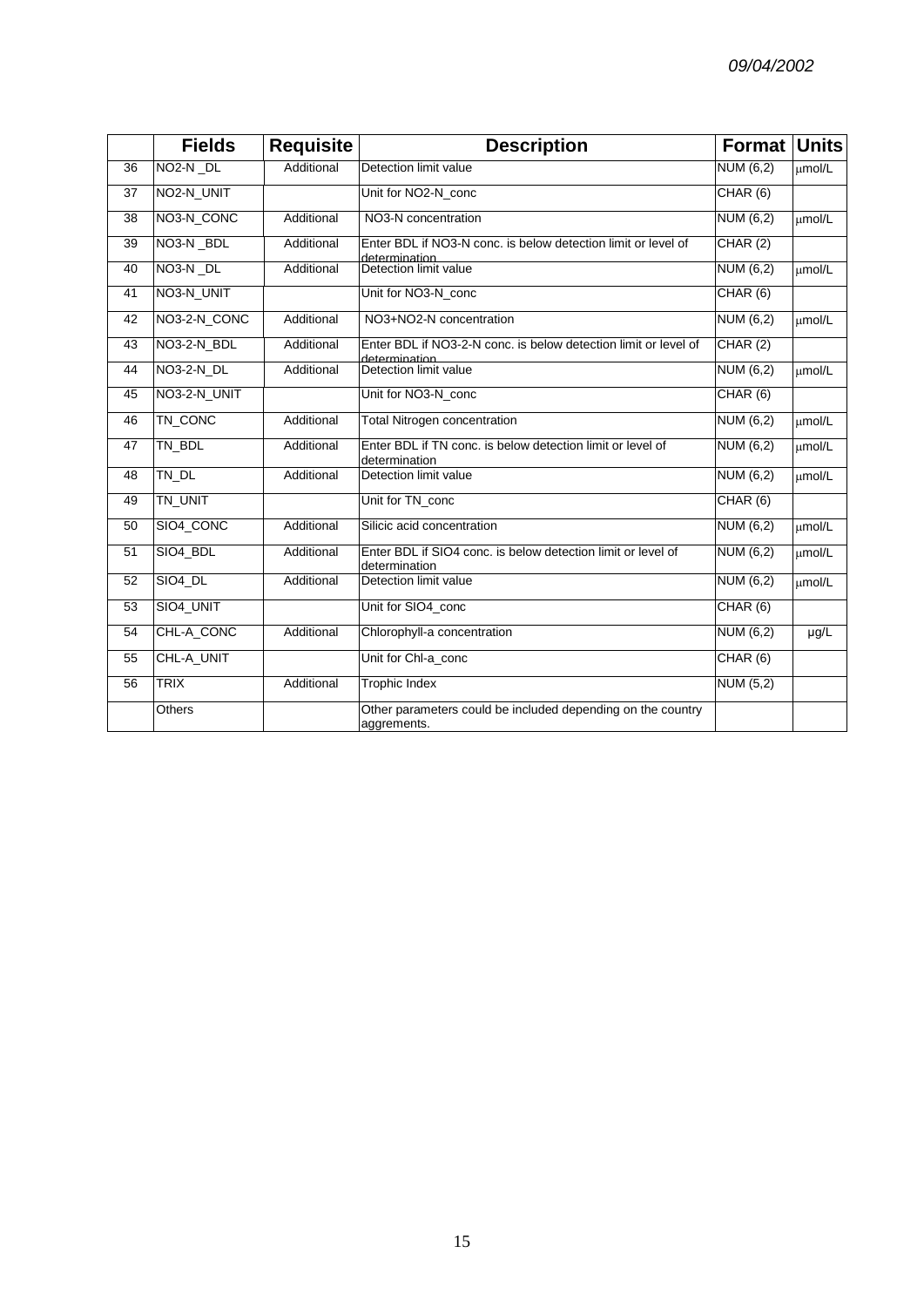| Table 8                                                                  |  |
|--------------------------------------------------------------------------|--|
| <b>ATMOSPHERIC DRY DEPOSITION DATA REPORTING TABLE for MED POL (III)</b> |  |

|                | <b>Fields</b>             | <b>Requisite</b>              | <b>Description</b>                                                          | <b>Format Units</b> |                |
|----------------|---------------------------|-------------------------------|-----------------------------------------------------------------------------|---------------------|----------------|
| $\mathbf{1}$   | SAMPLE_ID                 | Mandatroy                     | Sample reference code given by the laboratory                               |                     |                |
| $\overline{2}$ | <b>YEAR</b>               | Mandatory                     | <b>Monitoring Year</b>                                                      | NUM(4)              |                |
| 3              | <b>COUNTRY</b>            | Mandatory                     | <b>Country Code</b><br>(MED POL codes)                                      | CHAR (3)            |                |
| 4              | <b>AREA</b>               | Mandatory                     | Area Code<br>(as used in Phase III Agreement)                               | CHAR(6)             |                |
| 5              | <b>STATION</b>            | Mandatory                     | (as used in Phase III Agreement)<br><b>Station Code</b>                     | CHAR (6)            |                |
| 6              | STATION_ID                | Mandatory                     | Station identity ('R' for reference and 'I' for Impact=hot spot)            | CHAR(1)             |                |
| 7              | <b>HEIGHT</b>             | Mandatory                     | Height of station from the ground                                           | NUM $(5,1)$         | m              |
| 8              | <b>ALTITUDE</b>           | Mandatory                     | Altitude/Elevation of st. ground level above sea level                      | <b>NUM (6,1)</b>    | m              |
| 9              | <b>DISTANCE_SHORE</b>     | Mandatory                     | Distance of atmospheric station to shore                                    | NUM (7,1)           | m              |
| 10             | METEO_DIST                | Mandatory                     | Distance to nearest meteorological station                                  | NUM (7,1)           | m              |
| 11             | LAT_DEG                   | Mandatory                     | Latitude degree                                                             | NUM(2)              |                |
| 12             | LAT_MIN                   | Mandatory                     | Latitude minute                                                             | <b>NUM (5,2)</b>    |                |
| 13             | LAT_SEC                   | Mandatory                     | Latitude seconds                                                            | NUM(2)              |                |
| 14             | LON_DEG                   | Mandatory                     | Longitude in degrees                                                        | <b>NUM (2)</b>      |                |
| 15             | LON_MIN                   | Mandatory                     | Longitude minute                                                            | NUM (5,2)           |                |
| 16             | LON_SEC                   | Mandatory                     | Longitude seconds                                                           | NUM (2)             |                |
| 17             | SAMP_START_DATE           | Mandatory                     | (day/mn/yr)<br><b>Start Date of Sampling</b>                                | <b>DATE</b>         |                |
| 18             | SAMP_START_HOUR           | Mandatory                     | Start Hour of Sampling                                                      | NUM (2)             |                |
| 19             | SAMP_END_DATE             | Mandatory                     | End Date of Sampling<br>(day/mn/yr)                                         | <b>DATE</b>         |                |
| 20             | SAMP_END_HOUR             | Mandatory                     | End Hour of Sampling                                                        | <b>NUM (2)</b>      |                |
| 21             | SAMP_TIME-TOT             | Mandatory                     | <b>Total Sampling Hours</b>                                                 | NUM(2)              |                |
| 22             | AIR_VOLUME                | Mandatory                     | Total Air volume filtered during the total sampling time                    | <b>NUM (7,2)</b>    | m <sub>3</sub> |
|                |                           |                               |                                                                             |                     |                |
| 23             | SAMP_INST_CODE            | Mandatory                     | Sampling Institute Code                                                     | <b>NUM (9)</b>      |                |
|                |                           |                               |                                                                             |                     |                |
| 24             | INST_CODE_DUST            |                               | Institude code for dust analysis                                            | CHAR(9)             |                |
| 25             | ANALY_DATE_DUST           |                               | Dust Analysis Date<br>(day/mn/yr)                                           | <b>DATE</b>         |                |
| 26             | ANALY_METH_DUST           |                               | Dust Analysis method                                                        | CHAR(5)             |                |
| 27             | DUST_CONC                 |                               | <b>Dust Concentration</b>                                                   | NUM()               |                |
| 28             | <b>DUST_UNIT</b>          |                               | Unit for dust_conc                                                          | CHAR (5)            |                |
|                |                           |                               |                                                                             |                     |                |
| 29             | <b>INST_CODE_TM</b>       | Mandatory                     | Trace Metal Institude code                                                  | CHAR(9)             |                |
| 30             | ANALY_DATE_TM             | Mandatory                     | TM Analysis Date (day/mn/yr)                                                | <b>DATE</b>         |                |
| 31             | ANALY_METH_TM             | Mandatory                     | <b>TM Analysis</b>                                                          | CHAR(5)             |                |
| 32             | <b>CD_CONC</b>            |                               | Cadmium concentration                                                       | <b>NUM (7,3)</b>    |                |
| 33             | CD_BDL                    |                               | enter BDL if Cd conc. is below detection limit or level of<br>determination | CHAR (2)            |                |
| 34             | CD_DL                     |                               | Detection limit value                                                       | NUM (7,3)           | µg/kg          |
| 35             | <b>CD_UNIT</b>            |                               | Unit for Cd_conc                                                            | CHAR (5)            |                |
|                | <b>Other Trace Metals</b> | As specified in the programme |                                                                             |                     |                |
|                | Organic contaminants      | As specified in the programme |                                                                             |                     |                |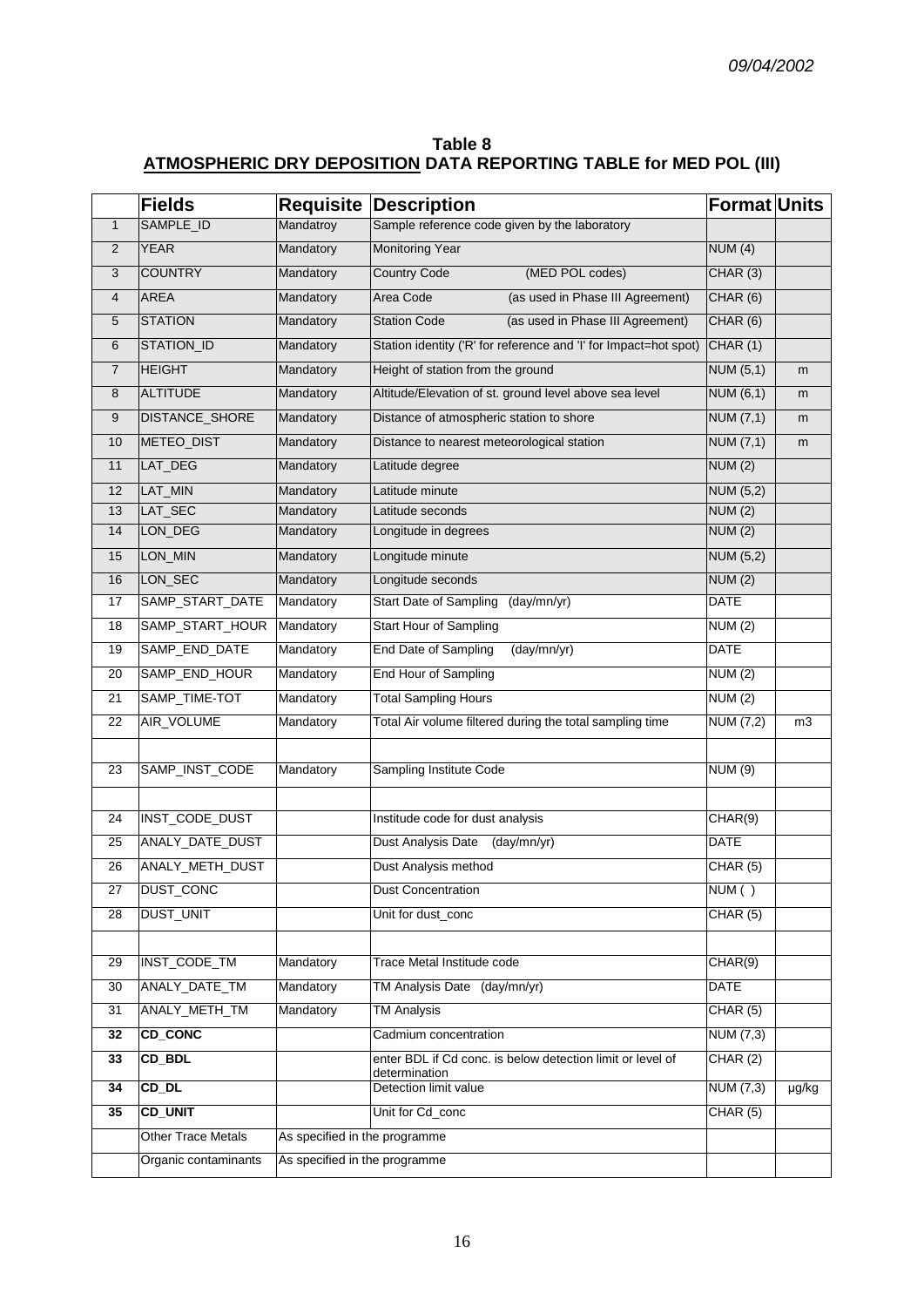| Table 9                                                           |  |
|-------------------------------------------------------------------|--|
| ATMOSPHERIC WET DEPOSITION DATA REPORTING TABLE for MED POL (III) |  |

|                 | <b>Fields</b>         | <b>Requisite</b> | <b>Description</b>                                                          | <b>Format</b>    | <b>Units</b> |
|-----------------|-----------------------|------------------|-----------------------------------------------------------------------------|------------------|--------------|
| $\mathbf{1}$    | <b>YEAR</b>           | Mandatory        | <b>Monitoring Year</b>                                                      | NUM(4)           |              |
| $\overline{2}$  | <b>COUNTRY</b>        | Mandatory        | <b>Country Code</b><br>(MED POL codes)                                      | CHAR(3)          |              |
| 3               | <b>AREA</b>           | Mandatory        | (as used in Phase III Agreement)<br>Area Code                               | CHAR(6)          |              |
| $\overline{4}$  | <b>STATION</b>        | Mandatory        | (as used in Phase III Agreement)<br><b>Station Code</b>                     | CHAR(6)          |              |
| 5               | STATION_ID            | Mandatory        | Station identity<br>('R' for reference and 'I' for<br>Impact=hot spot)      | CHAR (1)         |              |
| $6\phantom{1}$  | <b>HEIGHT</b>         | Mandatory        | Height of station from the ground                                           | NUM(5,1)         | m            |
| $\overline{7}$  | <b>ALTITUDE</b>       | Mandatory        | Altitude/Elevation of station ground level above<br>sea level               | NUM(6,1)         | m            |
| 8               | <b>DISTANCE_SHORE</b> | Mandatory        | Distance of atmospheric station to shore                                    | NUM $(7,1)$      | m            |
| 9               | METEO_DIST            |                  | Distance to nearest meteorological station                                  | NUM $(7,1)$      | m            |
| 10              | LAT_DEG               | Mandatory        | Latitude degree                                                             | NUM (2)          |              |
| 11              | LAT_MIN               | Mandatory        | Latitude minute                                                             | <b>NUM (5,2)</b> |              |
| 12              | LAT_SEC               | Mandatory        | Latitude seconds                                                            | NUM(2)           |              |
| 13              | LON_DEG               | Mandatory        | Longitude in degrees                                                        | NUM(2)           |              |
| 14              | LON_MIN               | Mandatory        | Longitude minute                                                            | <b>NUM (5,2)</b> |              |
| 15              | LON_SEC               | Mandatory        | Longitude seconds                                                           | NUM(2)           |              |
|                 |                       |                  |                                                                             |                  |              |
| 16              | SAMP_START_DATE       |                  | Start Date of Sampling<br>(day/mn/yr)                                       | <b>DATE</b>      |              |
| 17              | SAMP_START_HOUR       |                  | Start Hour of Sampling                                                      | NUM(2)           |              |
| 18              | SAMP_END_DATE         |                  | End Date of Sampling<br>(day/mn/yr)                                         | <b>DATE</b>      |              |
| 19              | SAMP_END_HOUR         |                  | End Hour of Sampling                                                        | NUM(2)           |              |
| 20              | SAMP_TIME-TOT         |                  | <b>Total Sampling Hours</b>                                                 | NUM(2)           |              |
| 21              | PRECIPITATION_NG      |                  | Precipitation (National gauge)                                              | NUM(5)           | mm           |
|                 |                       |                  |                                                                             |                  |              |
| 22              | SAMP_INST_CODE        |                  | Sampling Institute Code                                                     | <b>NUM (9)</b>   |              |
|                 |                       |                  |                                                                             |                  |              |
| 23              | INST_CODE_TM          |                  | Trace Metal Institude code                                                  | CHAR(9)          |              |
| 24              | ANALY_DATE_TM         |                  | TM Analysis Date (day/mn/yr)                                                | <b>DATE</b>      |              |
| 25              | ANALY_METH_TM         |                  | TM Analysis method                                                          | CHAR (5)         |              |
|                 |                       |                  |                                                                             |                  |              |
| $\overline{26}$ | <b>CD_CONC</b>        |                  | Cadmium concentration                                                       | <b>NUM (7,3)</b> | µg/kg        |
| 27              | CD_BDL                |                  | enter BDL if Cd conc. is below detection limit or<br>level of determination | CHAR(2)          |              |
| 28              | CD DL                 |                  | Detection limit value                                                       | NUM $(7,3)$      | µg/kg        |
| 29              | <b>CD_UNIT</b>        |                  | Unit for Cd_conc                                                            | CHAR (5)         |              |
|                 | Other Trace Metals    |                  |                                                                             |                  |              |
|                 |                       |                  |                                                                             |                  |              |
|                 | Other fields          |                  | organic contaminants                                                        |                  |              |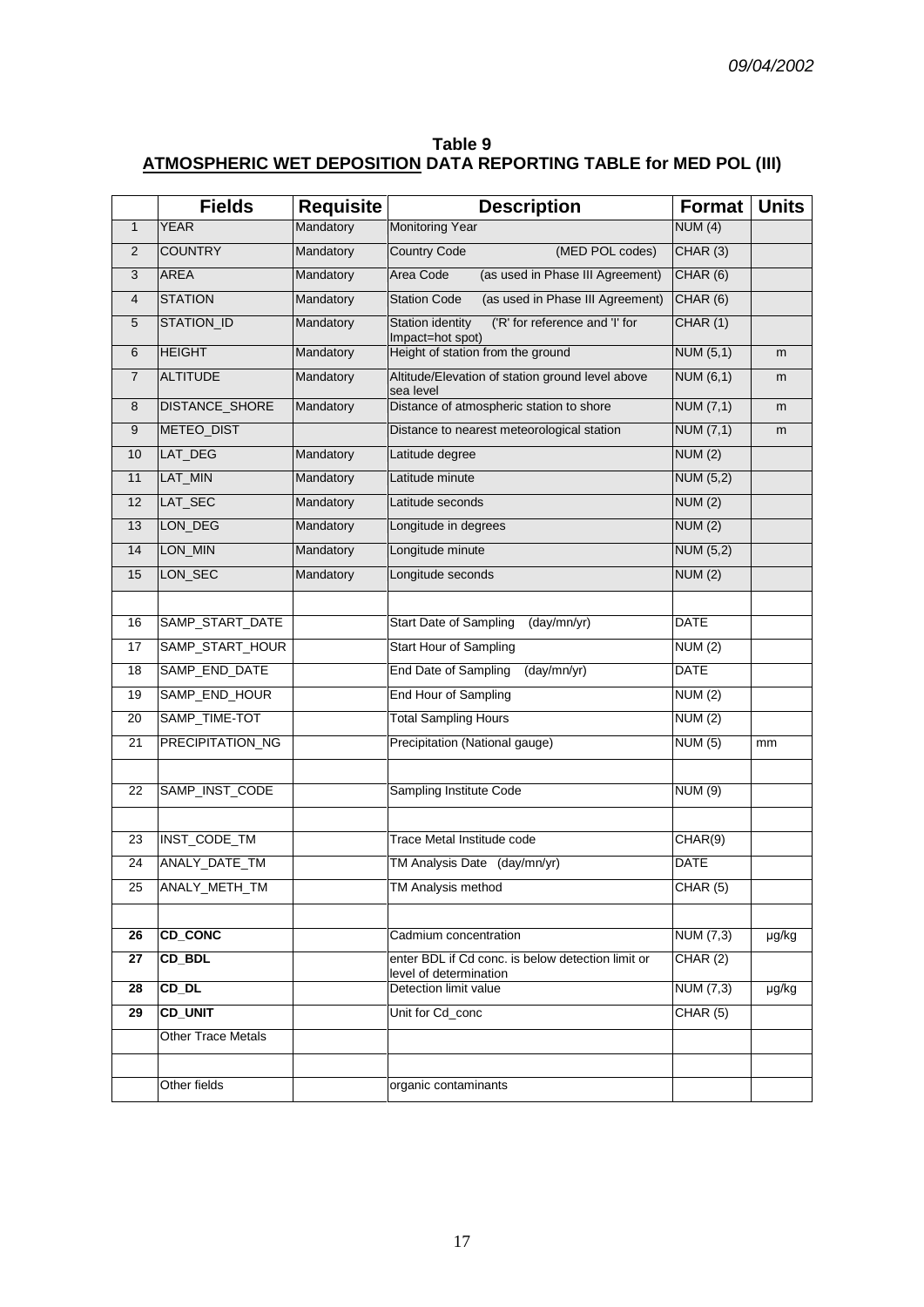#### **Table 10 CERTIFIED REFERENCE MATERIAL (CRM) ANALYSIS DATA REPORTING TABLE for MEDPOL PHASE III**

|                | <b>Fields</b>           | <b>Description</b>                                                                                                             | <b>Format Units</b> |       |
|----------------|-------------------------|--------------------------------------------------------------------------------------------------------------------------------|---------------------|-------|
| $\mathbf{1}$   | CRM SAMPLE_ID           | Sample reference code given by the laboratory                                                                                  |                     |       |
| $\overline{2}$ | <b>YEAR</b>             | <b>Monitoring Year</b>                                                                                                         | NUM(4)              |       |
| 3              | <b>COUNTRY</b>          | <b>Country Code</b>                                                                                                            | CHAR (3)            |       |
|                |                         |                                                                                                                                |                     |       |
| 4              | INST_CODE_TM_BIO        | Institude code for trace metal analysis in biota<br>(Country code+institute no. given in the MEDPOL Phase III<br>Agreement)    | CHAR(5)             |       |
| 5              | CRM_BIO_TM_CD           | Name of the certified reference material used for Cadmium<br>analysis in biota<br>(will be coded)                              | <b>CHAR (10)</b>    |       |
| 6              | CRM_BIO_CD_VALUE        | The expected concentration value for Cd in CRM                                                                                 | NUM (7,3)           | µg/kg |
| $\overline{7}$ | CRM_BIO_CD_SAMPLE NO    | Number of sample (1,,n**)                                                                                                      | NUM(2)              |       |
| 8              | CRM_BIO_CD_CONC         | Concentration of cadmium measured in each CRM sample<br>(1,n) * Pls don't submit average values                                | <b>NUM (7,3)</b>    | µg/kg |
| 9              | CRM_BIO_CD_UNIT         | Unit for both expected and measured Cd_conc in CRM                                                                             | CHAR(5)             |       |
| 10             | ANALY_DATE_CD_BIO       | (day/mn/yr)<br><b>Cd Analysis Date</b>                                                                                         | <b>DATE</b>         |       |
| 11             | ANALY METH CD BIO       | (MED POL codes)<br>Cd Analysis method                                                                                          | CHAR(5)             |       |
|                |                         |                                                                                                                                |                     |       |
| 12             | CRM_BIO_TM_HGT          | Name of the certified reference material used for total Mercury<br>analysis in biota<br>(will be coded)                        | <b>CHAR (10)</b>    |       |
| 13             | CRM_BIO_HGT_VALUE       | The expected concentration value for total Hg in CRM                                                                           | NUM (7,3)           | µg/kg |
| 14             | CRM_BIO_HGT_SAMPLE NO   | Number of sample (1,,n**)                                                                                                      | NUM(2)              |       |
| 15             | CRM_BIO_HGT_CONC        | Concentration of total mercury in each CRM sample (1,n)<br>* Pls don't submit average values                                   | NUM (7,3)           | µg/kg |
| 16             | CRM_BIO_HGT_UNIT        | Unit for both expected and measured HgT_conc in CRM                                                                            | CHAR(5)             |       |
| 17             | ANALY_DATE_HGT_BIO      | Hgt Analysis Date (day/mn/yr)                                                                                                  | <b>DATE</b>         |       |
| 18             | ANALY_METH_HGT_BIO      | (MEDPOL codes)<br>Hgt Analysis method                                                                                          | CHAR (5)            |       |
|                |                         |                                                                                                                                |                     |       |
| 19             | <b>INST_CODE_TM_SED</b> | Institude code for trace metal analysis in sediment<br>(Country code+institute no. given in the MEDPOL Phase III<br>Agreement) | CHAR(5)             |       |
| 20             | CRM_SED_TM_CD           | Name of the certified reference material used for Cadmium<br>analysis in sediment<br>(will be coded)                           | <b>CHAR (10)</b>    |       |
| 21             | CRM SED CD VALUE        | The expected concentration value for Cd in CRM                                                                                 | <b>NUM (7,3)</b>    | µg/kg |
| 22             | CRM_SED_CD_SAMPLE NO    | Number of sample (1,,n**)                                                                                                      | <b>NUM (2)</b>      |       |
| 23             | CRM_SED_CD_CONC         | Concentration of Cd in each CRM sample (1,n) * Pls don't                                                                       | NUM (7,3)           | µg/kg |
| 24             | CRM_SED_CD_UNIT         | submit average values<br>Unit for both expected and measured Cd_conc in CRM                                                    | CHAR (5)            |       |
| 25             | ANALY_DATE_CD_SED       | Cd Analysis Date (day/mn/yr)                                                                                                   | <b>DATE</b>         |       |
| 26             | ANALY_METH_CD_SED       | (MED POL codes)<br>Cd Analysis method                                                                                          | CHAR (5)            |       |
|                |                         |                                                                                                                                |                     |       |
| 27             | CRM_SED_TM_HGT          | Name of the certified reference material used for t- Mercury<br>(will be coded)<br>analysis in sediment                        | <b>CHAR (10)</b>    |       |
| 28             | CRM_SED_HGT_VALUE       | The expected concentration value for total Hg in CRM                                                                           | NUM (7,3)           | µg/kg |
| 29             | CRM_SED_HGT_SAMPLE NO   | Number of sample (1,,n)                                                                                                        | NUM(2)              |       |
| 30             | CRM_SED_HGT_CONC        | Concentration of Hg-T in each CRM sample (1,n) * Pls don't<br>submit average values                                            | NUM (7,3)           | µg/kg |
| 31             | CRM_SED_HGT_UNIT        | Unit for both expected and measured HgT_conc in CRM                                                                            | CHAR (5)            |       |

**\*\* n:** number of individual runs of CRM during the analysis date of field samples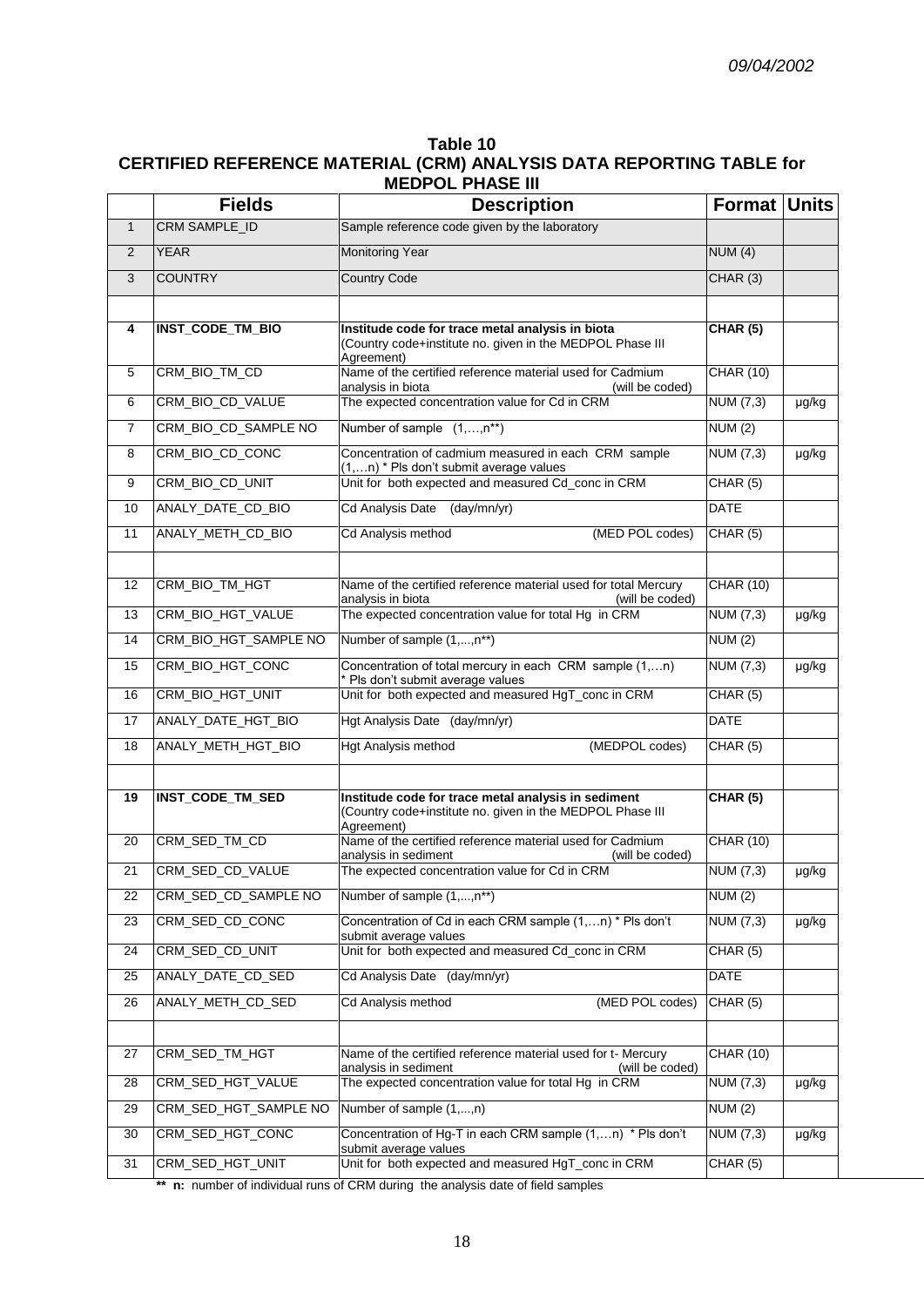|    | <b>Fields</b>           | <b>Description</b>                                                                                                                               | Format Units     |       |
|----|-------------------------|--------------------------------------------------------------------------------------------------------------------------------------------------|------------------|-------|
| 32 | ANALY_DATE_HGT_SED      | Hgt Analysis Date (day/mn/yr)                                                                                                                    | <b>DATE</b>      |       |
| 33 | ANALY_METH_HGT_SED      | (MED POL codes)<br>Hgt Analysis method                                                                                                           | CHAR (5)         |       |
|    |                         |                                                                                                                                                  |                  |       |
| 34 | INST_CODE_OC_BIO        | Institude code for organic contaminants analysis in biota<br>(Country code+institute no. given in the MEDPOL Phase III                           | CHAR(5)          |       |
| 35 | CRM_BIO_HH              | Agreement)<br>Name of the certified reference material for halogenated<br>hydrocarbons in biota<br>(will be coded)                               | <b>CHAR (10)</b> |       |
| 36 | CRM_BIO_HH_VALUE        | Expected concentration value of HH+ compound in CRM                                                                                              | NUM (7,3)        | µg/kg |
| 37 | CRM_BIO_HH_SAMPLE_NO    | Number of sample (1,,n**)<br>NUM(2)                                                                                                              |                  |       |
| 38 | CRM_BIO_HH_CONC         | Concentration of HH+ in each CRM sample (1,n) * Pls don't<br>submit average values                                                               | NUM (7,3)        | µg/kg |
| 39 | CRM_BIO_HH_UNIT         | Unit for both expected and measured HH_conc in CRM                                                                                               | CHAR(5)          |       |
| 40 | ANALY_DATE_HH_BIO       | HH+ Analysis Date<br>(day/mm/yr)                                                                                                                 | <b>DATE</b>      |       |
| 41 | ANALY METH HH BIO       | (MED POL codes)<br>HH+ Analysis method                                                                                                           | CHAR(5)          |       |
|    |                         |                                                                                                                                                  |                  |       |
| 42 | CRM_BIO_OC_PAH          | Name of the certified reference material for PAH in biota<br>(will be coded)                                                                     | <b>CHAR (10)</b> |       |
| 43 | CRM_BIO_PAH_VALUE       | Expected concentration value of PAH in CRM                                                                                                       | NUM (7,3)        | µg/kg |
| 44 | CRM_BIO_PAH_SAMPLE NO   | Number of sample (1,,n**)                                                                                                                        | NUM(2)           |       |
| 45 | CRM_BIO_PAH_CONC        | Concentration of PAH in each CRM sample (1,,n) * Pls don't<br>submit average values                                                              | NUM (7,3)        | µg/kg |
| 46 | CRM_BIO_PAH_UNIT        | Unit for both expected and measured PAH_conc in CRM                                                                                              | CHAR(5)          |       |
| 47 | ANALY_DATE_PAH_BIO      | PAH Analysis Date (day/mn/yr)                                                                                                                    | <b>DATE</b>      |       |
| 48 | ANALY_METH_PAH_BIO      | PAH Analysis method<br>(MED POL codes)                                                                                                           | CHAR(5)          |       |
|    |                         |                                                                                                                                                  |                  |       |
| 49 | <b>INST_CODE_OC_SED</b> | Institude code for organic contaminant analysis in sediments CHAR (5)<br>(Country code+institute no. given in the MEDPOL Phase III<br>Agreement) |                  |       |
| 50 | CRM_SED_HH              | Name of the certified reference material used for the analysis of<br>halogenated hydrocarbons in sediment<br>(will be coded)                     | <b>CHAR (10)</b> |       |
| 51 | CRM_SED_HH_VALUE        | Expected concentration value of HH+ compound in CRM                                                                                              | <b>NUM (7,3)</b> | µg/kg |
| 52 | CRM_SED_HH_SAMPLE NO    | Number of sample (1,,n**)                                                                                                                        | NUM(2)           |       |
| 53 | CRM_SED_HH_CONC         | Concentration of HH+ of each sample (1,n) * Pls don't submit<br>average values                                                                   | NUM (7,3)        | µg/kg |
| 54 | CRM_SED_HH_UNIT         | Unit for both expected and measured HH_conc in CRM                                                                                               |                  |       |
| 55 | ANALY_DATE_HH_SED       | HH+ Analysis Date<br>(day/mm/yr)                                                                                                                 | <b>DATE</b>      |       |
| 56 | ANALY_METH_HH_SED       | HH+ Analysis method<br>(MED POL codes)                                                                                                           | CHAR(5)          |       |
|    |                         |                                                                                                                                                  |                  |       |
| 57 | CRM_SED_PAH             | Name of the certified reference material used for PAH analysis in<br>sediment<br>(will be coded)                                                 | <b>CHAR (10)</b> |       |
| 58 | CRM_SED_PAH_VALUE       | Expected concentration value of PAH in CRM                                                                                                       | NUM (7,3)        | µg/kg |
| 59 | CRM_SED_PAH_SAMPLE NO   | Number of sample (1,,n**)                                                                                                                        | <b>NUM (2)</b>   |       |
| 60 | CRM_SED_PAH_CONC        | Concentration of PAH of each sample (1,n) * Pls don't submit<br>average values                                                                   | NUM (7,3)        | µg/kg |
| 61 | CRM_SED_PAH_UNIT        | Unit for both expected and measured PAH_conc in CRM                                                                                              | CHAR (5)         |       |
| 62 | ANALY_DATE_PAH_SED      | PAH Analysis Date (day/mn/yr)                                                                                                                    | DATE             |       |
| 63 | ANALY_METH_PAH_SED      | (MED POL codes)<br>PAH Analysis method                                                                                                           | <b>CHAR (5)</b>  |       |

\*\* **n:** number of individual runs of CRM during the analysis date of field samples